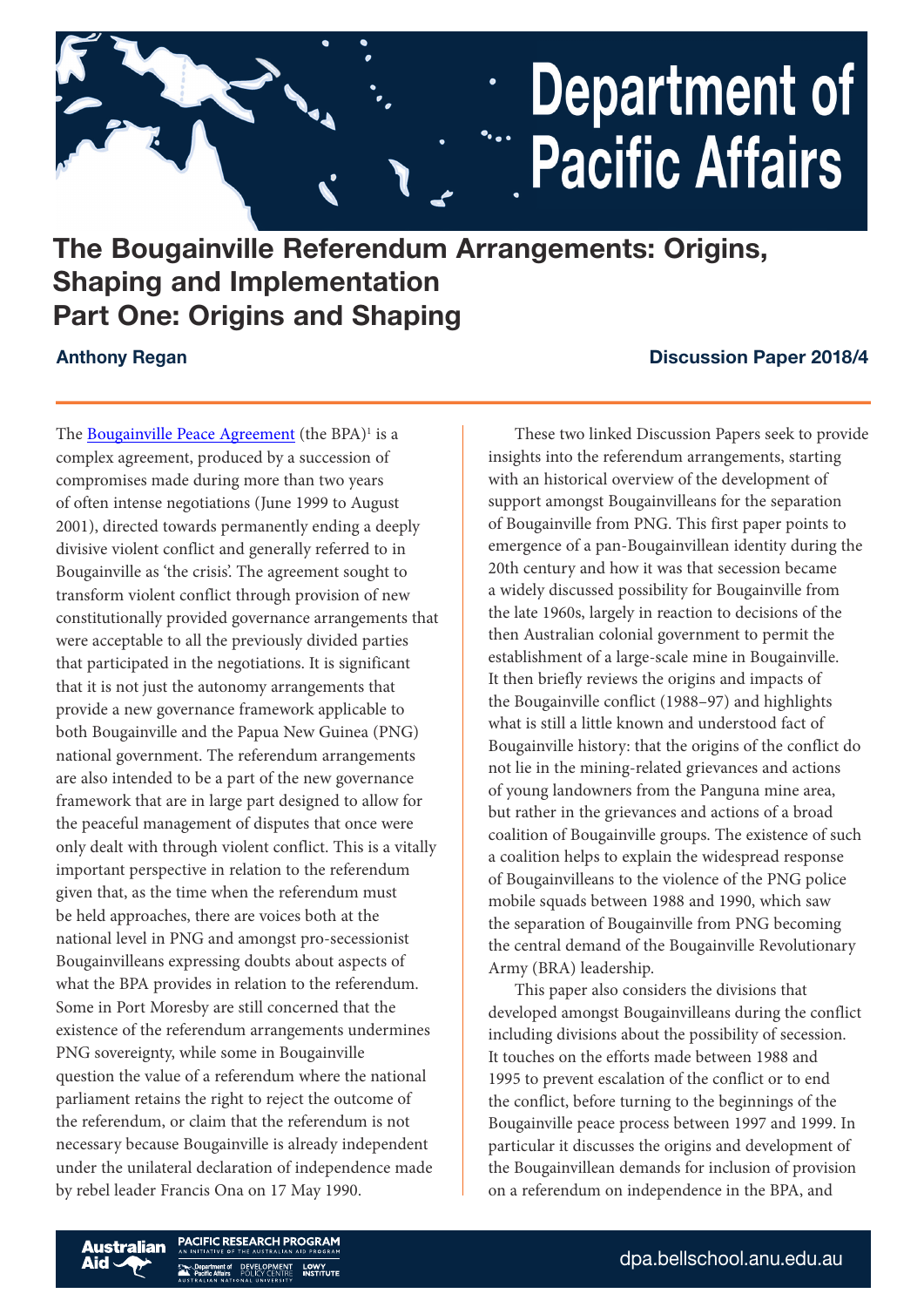how a significantly modified version of those demands was eventually included in the final version of the BPA, signed almost 17 years ago on 30 August 2001. This historical analysis provides the background to the second Discussion Paper, which surveys the intent, content and implementation (to date) of the referendum arrangements contained in both the BPA and the PNG constitutional laws that give effect to the BPA.

#### Development of a distinct and unifying Bougainville identity

#### *PNG and Bougainville*

Bougainville's population in 2018 is approximately 300,000, less than 4 per cent of PNG's total population. Its 9438 square kilometres constitutes roughly 2 per cent of PNG's total land area. With 25 languages and a similar number of sublanguages and dialects (Tryon 2005), and many cultural differences even within the larger language groups (Ogan 2005), Bougainville reflects PNG's pattern of linguistic and cultural diversity. While in many ways Bougainville societies are close culturally and linguistically to those in the west of the neighbouring Solomon Islands, it is also true that many features of Bougainvillean cultures are similar to those found elsewhere in PNG as well as in other countries of the Melanesian cultural area. The most distinctive feature shared by most (but not all) Bougainvilleans is very dark skin colour, noticeably darker than most (though not all) people from other parts of PNG.

Pre-colonial Bougainvilleans were organised mainly around tiny, stateless, clan-based societies. Despite major social and economic changes since colonial 'rule' began in the late 19th century, the most significant social groups in Bougainville today continue to be nuclear and extended families, the localised clan-based landowning lineages to which members of those families belong (typically containing 50–150 members), and flexible groupings of such lineages. These structures continue to be heavily influenced by customary arrangements that remain strong today despite many significant changes in Bougainville society associated with the colonial and post-colonial eras.

A minority of societies have hereditary ('chiefly') leadership, with the rest largely built around performance-based leadership often with a hereditary element. Most societies are matrilineal, but at the same time tend to be quite patriarchal (Eves et al. 2018;

Hamnett 1977). Matriliny means that land and other valuable property (and often leadership) descends through the matrilineal line, that women tend to be seen as custodians of customary land and that they sometimes have quite high status within their societies, though the extent of this varies between culture and language groups. Under customary arrangements, however, women tend to have limited decisionmaking roles within the family and also tend to play limited public roles, with maternal uncles and brothers usually speaking on their behalf in public discussions, sometimes even on land matters (although women's views on customary land are usually regarded as important). It is still far from easy for women to take on other public roles in Bougainville, although this situation is gradually changing. In part this is because of the leadership roles that women took on in the origins of the Bougainville peace process (1997–2005) that ended the Bougainville conflict, and in part because of leadership roles that women are now playing in several Bougainville-based non-government organisations and as elected representatives in both the Autonomous Bougainville Government (ABG) (from 2005) and Bougainville's system of community governments established early in 2017 (in which each village assembly area elects both a male and a female representative).

While Bougainville was under nominal German colonial control from 1884 to 1915, the first colonial administrative centre was not established there until 1905. Hence, the engagement of Bougainville societies with the outside world is comparatively recent, something which helps to explain the continuing importance of pre-colonial social structures, including clans. Australia took control from 1914 until PNG's independence in 1975 (with a brief period of Japanese control during World War II). Some parts of mountainous Bougainville had little contact with churches or the colonial regime until after 1945.

The state in PNG (including Bougainville) has always been relatively weak at all levels, with a limited impact on local communities and difficulties in imposing policies on those determined to oppose them. There were no formal pan-Bougainvillean political structures under the highly centralised colonial administrative structure until very late in the colonial period. Indeed, elected local-level governments were only established gradually from the late 1950s onwards, and in some areas were resented and resisted (Connell 1977; Griffin 1977). The first pan-Bougainville political structures were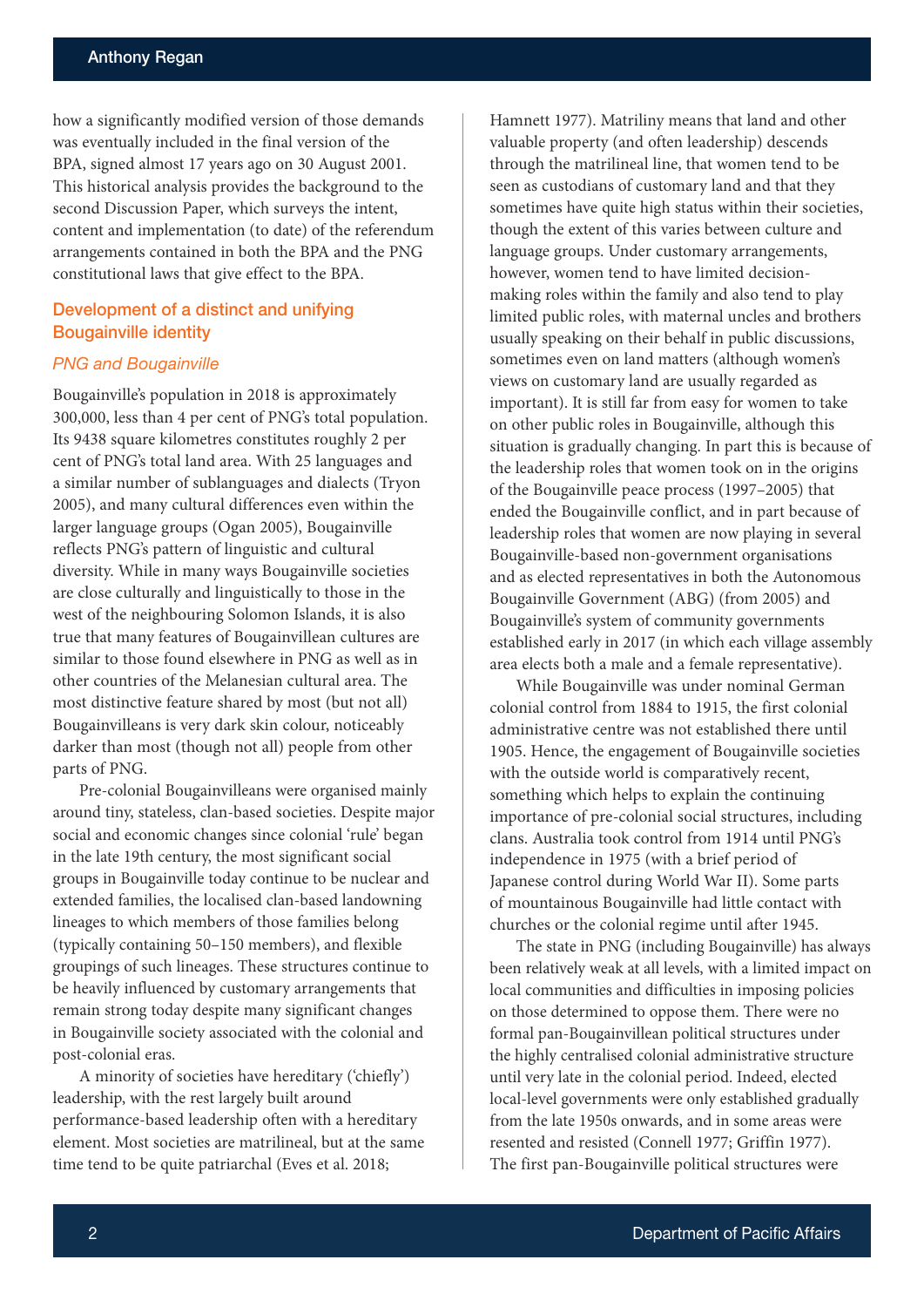the combined councils conference established in 1963, followed by the interim provincial government set up in early1974 and given a constitutional basis in 1977 as part of a settlement of Bougainville's first attempted secession in late 1975 (Ghai and Regan 2006). A group of young educated Bougainvilleans took the lead in the 1973 debates about establishing the interim provincial government. They were supported by John Momis, then a Bougainvillean member of the House of Assembly (the colonial legislature), who was de facto chair of the PNG constitutional planning committee that proposed a system of devolution to provincial governments to be included in the independence constitution (Ballard 1981; Conyers 1976; Regan 1997a).

#### *Identities among Bougainvilleans and pan-Bougainville identity*

While trade networks undoubtedly linked various Bougainvillean groups before colonialism (see, for example, Specht 1974; Wickler 1990), most societies probably had little sense of Bougainville as a whole. Group identities were probably multiple, and were often related to environmental and other localized factors (Regan 2005:423–24). A pan-Bougainvillean sense of identity was created only from the early 20th century, initially as a response to plantation colonialism which brought about the first extensive interactions of Bougainvilleans with people from elsewhere in PNG, with dark skin colour becoming the primary marker of that identity (Nash and Ogan 1990). Bougainvilleans were regarded by the German colonisers as particularly fierce and they were valued as policemen and as providers of security on plantations. Nash and Ogan (1990) argue that in carrying out such roles, many developed a sense of the superiority of black-skinned Bougainvilleans over the lighter ('red skin') people that they were often supervising.

Politicisation of this new pan-Bougainville identity developed after World War II. Contributing factors to this new politicisation included continued close links to Solomon Islands (reinforced by the links of the two main Christian churches in Bougainville with 'parent' houses in Solomon Islands), grievances against the colonial regime for neglect of economic development in Bougainville (Griffin et al 1979:150), and the racism of some planters and colonial officials (Ogan 1965, 1971, 1972). However, the strongest factor to drive identity politicisation was Bougainvillean reaction to the

development of one of the world's largest copper and gold mines in the mountains of central Bougainville from the mid-1960s, under Australian colonial rule. The mine was seen by many Bougainvilleans as imposed by the colonial authority for the benefit of the rest of colonial PNG with little regard to detrimental social and environmental impacts on Bougainville itself. There was particular resentment of the limited land rents and compensation and the fact that they were paid only to communities whose land was actually used for mining-related purposes, with no regard for the impact of mining on other communities (Regan 2017). The mine operated from April 1972 until violent conflict closed it in 1989; it has not reopened. While resented by many, economic activity associated with the mine together with widespread plantation and smallholder cocoa and copra production made Bougainville PNG's wealthiest province before the conflict. It was, however, wealth based on significant inequality (Regan 2017:364–66), a factor which undoubtedly contributed to the origins of the conflict.

#### Background to secessionist demands

#### *Early evidence of secessionism*

Both Conyers (1976:53) and Mamak and Bedford indicate that the possibility of secession had been discussed in some areas of Bougainville for many years before the first recorded Bougainville secession demands that emerged in the late 1960s in the context of both development of the mine and the approach of independence, both of which raised expectations and opportunities for change. A September 1968 meeting of a group of 25 Bougainvilleans living in Port Moresby 'called for a referendum in Bougainville on its political future' (Griffin et al. 1979:152; Mamak and Bedford 1974:8–10). A spokesman for the group, Leo Hannett, issued a statement requesting that the proposed referendum be held by 1970 'to decide whether Bougainville should be independent, should unite with the Solomon Islands to constitute a separate unit, or should remain with PNG' (Premdas 1977: 76).

The September 1968 call for a referendum saw secession become widely discussed amongst emerging educated Bougainvillean leaders, who then sought to convey their perspectives to other local leaders, making deliberate efforts to communicate with local government council leaders through the Bougainville combined councils meetings. Most of the educated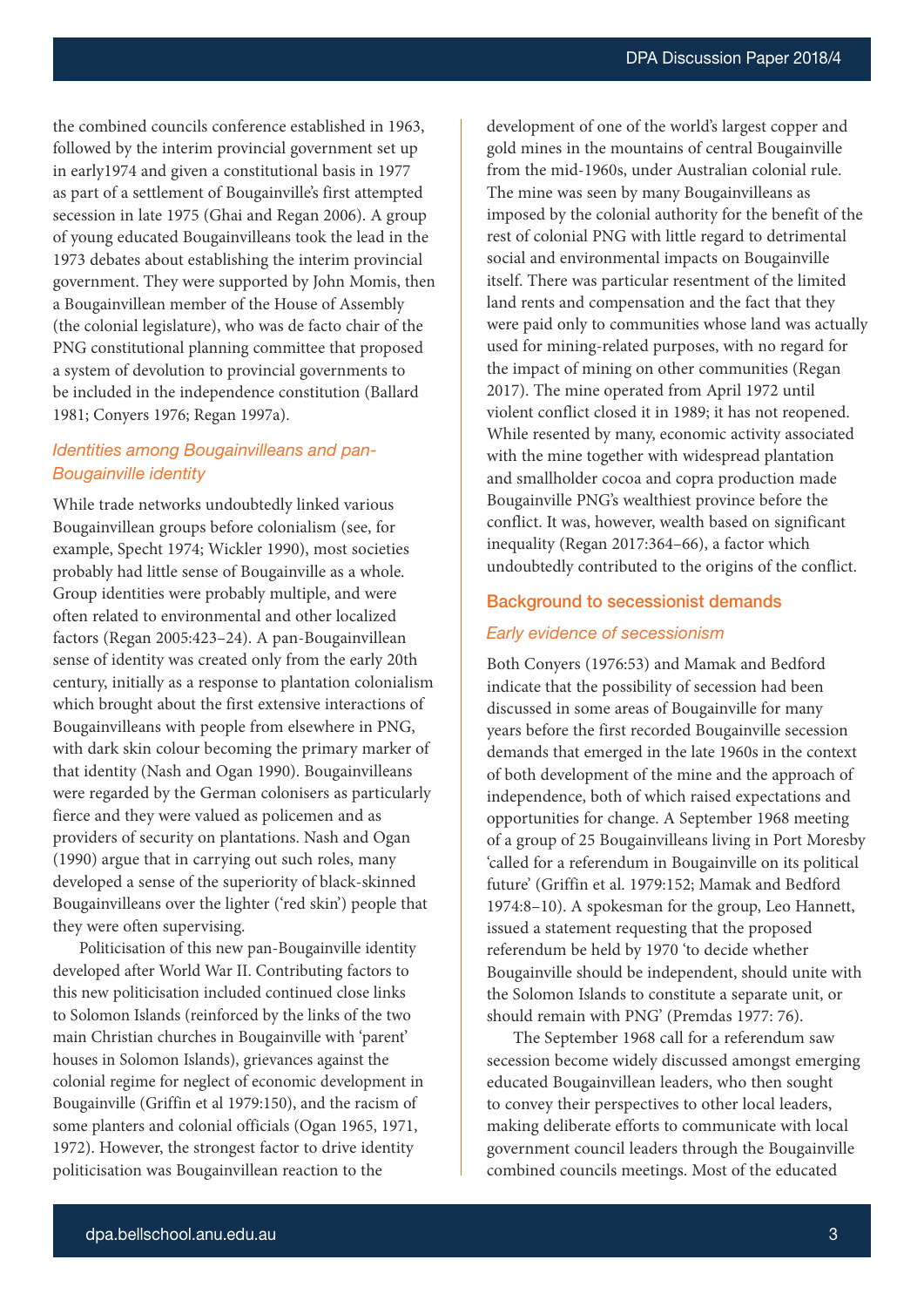leaders probably saw their demands for secession as part of a strategy to gain autonomy for Bougainville within new PNG constitutional arrangements that would possibly come with independence.<sup>2</sup> Nevertheless the constant discussion of the topic led to widespread interest in secession as a solution to what were seen as a range of problems affecting late colonial Bougainville, and especially mining-related problems. A new political organisation established in the Kieta area in 1969, Napidakoe Navitu, was openly secessionist and in 1970 attempted to stage its own 'referendum on secessionism' although it was 'a fiasco' (Griffin et al. 1979:153; Mamak and Bedford 1974:9–10). In March 1971 Paul Lapun, one of Bougainville's three representatives in the House of Assembly and Chairman of Napidakoe Navitu, 'unsuccessfully introduced a Bill … calling for a referendum among Bougainvilleans to determine whether the island should be independent' (Premdas 1977:68).

#### *The first Bougainville unilateral declaration of independence*

Secessionist feeling intensified in the aftermath of the killing in the eastern highlands in December 1972 of two senior Bougainvillean public servants who had been involved in a car accident in which a small child was killed. The educated leadership, however, gradually shifted the focus of debate to autonomy for Bougainville within PNG as their preferred approach to gaining a share of mining revenue and for dealing with Bougainville's broader needs. In late 1973, PNG reluctantly agreed to an 'interim' Bougainville provincial government (Ballard 1981; Conyers 1976:53–64; Mamak and Bedford 1974:18; Somare 1975:114–22). In 1974 and 1975 tensions developed over the demand by Bougainville's unelected Interim Provincial Government for a share of mining revenue. That dispute, and the move by then Chief Minister Somare in July 1974 to remove the constitutional arrangements for provincial government from the independence constitution, resulted in the Bougainville leadership making a unilateral declaration of independence (UDI) with effect from 1 September 1975, just days before PNG's independence. The secessionists were initially dismissed in Port Moresby as a minority that was strongly opposed in the north of Bougainville. But as Premdas observes:

In late 1975, [PNG Prime Minister] Somare sent a delegation of cabinet ministers and other political personnel to ascertain the extent of secessionist sentiments … Everywhere they went, even in the northern parts of the island, they were met by large crowds, effectively destroying all lingering illusions that Bougainvilleans were undecided or divided on their demands for secession (Premdas 1977:80).

Despite the existence of strong secessionist feeling, the Bougainville leadership was quite moderate. There was limited violence, the main exceptions occurring in January 1976 when 'secessionists destroyed government property and buildings and tore up airstrips in the northern and southern parts of the troubled island' and then in June when the PNG government 'dispatched a riot police squad (sic) to southern Bougainville to evacuate the staff of Buin High School (which had been the scene of considerable disturbances a month before)' (Laracy 1991:55). Recognition from the international community for Bougainville's independence was not forthcoming and, after a failed effort to gain support from the United Nations for secession, negotiations between PNG and Bougainville developed and continued for about six months (Momis 2005:312–14). In mid-1976 an agreement was reached for constitutionalised autonomy, generalised to the whole of PNG through a system of provincial governments coupled with what was in effect special financial arrangements for Bougainville, the only PNG province at that time where a large-scale mining project was located. Its provincial government was to receive a guaranteed share of mining revenue through receipt of 95 per cent of the mineral royalties which until then had been paid by the mining company to the PNG government. (The other 5 per cent was already payable to the landowners of the mine lease area.)

Support for secession calmed after 1976, but never died. The provincial government system was initially widely accepted as a substitute for independence. There was, however, a gradual loss of faith as many people realised that Bougainville's provincial government had limited authority over matters of central concern to Bougainvilleans and in particular, mining, land and internal migration. By the mid-to-late 1980s there was a growing but by no means universal sense that it had been a mistake for Bougainville to abandon the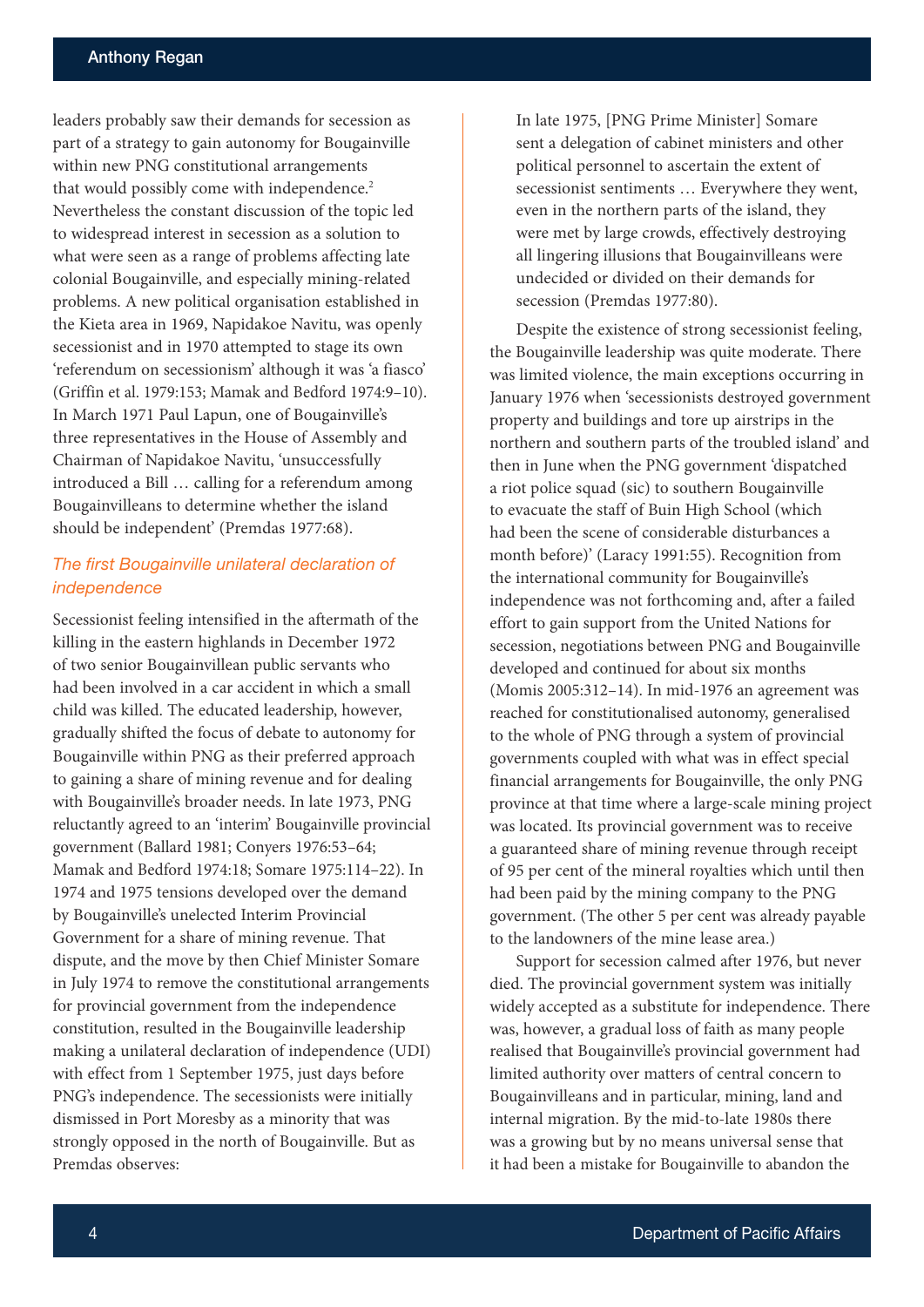DPA Discussion Paper 2018/4

secessionist cause in 1976 (Ghai and Regan 2006:295–96; Regan 2017; Tanis 2005).

#### The conflict and the second unilateral declaration of independence

These concerns contributed to a conflict beginning in late 1988 as new Bougainvillean leadership emerged that challenged the mining company, the national government and Bougainville's provincial government over not only the distribution of mine revenue but also concerns about social and environmental impacts of mining. In general the coalition of groups did not seek an end to mining, but rather sought a radical new regime that included considerably increased flows of revenue to mine-impacted communities and to Bougainville's provincial government (Regan 2017). While this new leadership was widely reported at the time, and has been discussed ever since, as involving mainly young mine area landowners led by Francis Ona, in fact there was a coalition of groups involved, the existence of which helps to explain how it was that the initial demands relating to mining were rapidly transformed into a generalised separatist uprising. This coalition emerged in 1987–88 and included:

- some younger generation landowners from the mine lease areas
- young Bougainvillean mine workers, who came from many parts of Bougainville
- members of the broadly representative Arawa Mungkas Association (see Mamak and Bedord 1974:13–17 for discussion of an earlier manifestation of the Mungkas Association)
- members of radical 'pressure groups', mainly from the Bana and Siwai areas of south-west Bougainville
- members of criminal gangs recruited by leaders of other groups once police violence was being widely used
- indigenous political–religious groups such as Me'ekamui Pontoku Onoring, led by Damien Dameng (Regan 2017).

Most of the leadership of these groups were adherents of the Catholic church, and they got strong support from some Catholic church leaders, a fact that greatly added to the legitimacy of the coalition in Catholicdominated Bougainville (Regan 2017:368–69, 383–84). The Catholic Justice and Peace Commission was a consistent voice of criticism of mining-related injustices (see Kigina 1984) as was the then Bishop of

Bougainville Gregory Singkai and several outspoken priests on the impacts of mining.

Although these groups had differing agendas and objectives, all were concerned in various ways about the impacts of the mine, and sought a far fairer mining agreement. Some of them, and notably the leadership of the Bana Pressure Group<sup>3</sup>, saw secession as an important goal, but it was not a generalised one until the unifying experience of the PNG police mobile squad's violence made secession the key goal of what quickly became a wider uprising. Ona became the main leader of the coalition of groups, because he was a member of most of the groups involved but also because he was a strong personality with a particularly strong sense of grievance about the impacts of the mining company Bougainville Copper Ltd (BCL). Much of Ona's grievance related to internal family problems that saw him and his family excluded from distribution of BCL payments of land rents and compensation (Regan 2017:386–88; Roka 2014:23–26).

The November 1988 destruction of some mine property was the spark to a wider conflict. It involved, amongst other things, explosions that brought down power lines supplying power to the Panguna mine site. These were actions carried out by members of the Bana Pressure Group, contrary to most reports which attribute the action to young mine area landowners. The destruction of mine property was intended to put pressure on the mining company and both the national and Bougainville provincial governments to negotiate new mining arrangements. However, contrary to expectations of the Bougainville groups involved, their actions were almost immediately treated as a law and order issue, and police mobile squads were deployed from elsewhere in PNG. It was the indiscriminate police violence, initially mainly against communities in the areas around the mine but later on a broader basis, that quickly transformed the conflict into a generalised uprising, changing the key demands of the leadership away from mining-related grievances to secession.

Secession soon became the central demand of the newly established and very loosely structured BRA, of which Francis Ona was the leader. Again, contrary to most reports, the BRA originated not amongst young Panguna landowners, but in members or associates of the Bana Pressure Group.<sup>4</sup> It soon expanded, however, to include members from most parts of Bougainville. Key BRA personnel actively recruited members of Bougainvillean criminal gangs in the belief that they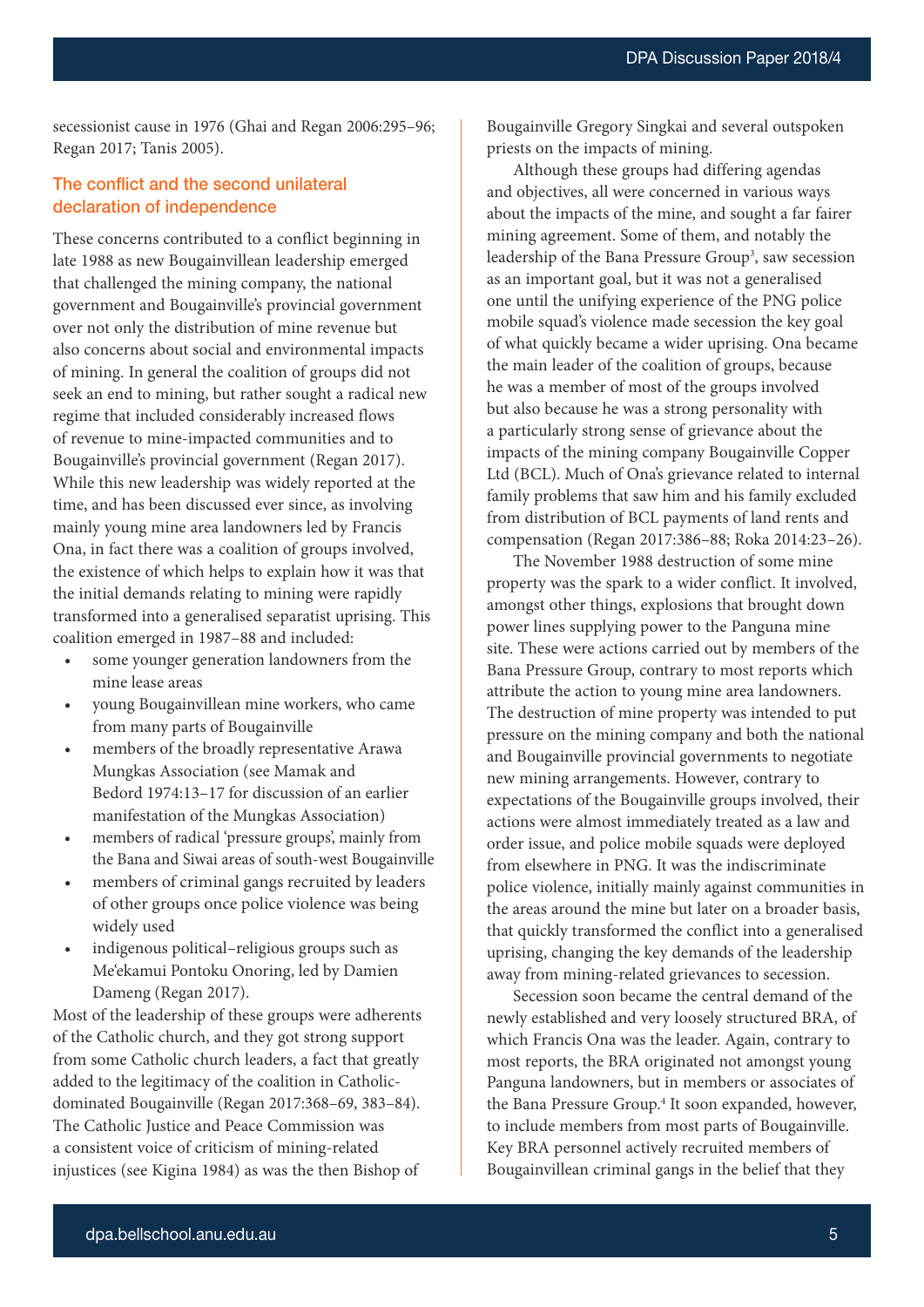would be more ready than most to respond to the violence of the police mobile squads.

The PNG Defence Force (PNGDF) was deployed in April 1989, but to no avail, and its personnel too became involved in generalised violent action against the non-combatant population (Liria 1993). Closure of the mine was pursued as a goal, but Ona and the leaders around him also envisaged the mine being reopened as the major source of revenue for an independent Bougainville, provided it operated under a new dispensation, far fairer to impacted communities (Regan 2017). The mine did close in May 1989 and in March 1990 PNG forces (both police and PNGDF) withdrew from Bougainville under a ceasefire.

In May 1990 Francis Ona made Bougainville's second UDI although, again, international recognition of Bougainville's independence was not forthcoming. Soon after the UDI was announced, PNG imposed a sea and air blockade of Bougainville that continued until late 1994. Bougainville's provincial government was suspended in mid-1990 and remained suspended until it was reestablished as the Bougainville Transitional Government in early 1995.

#### *Intra-Bougainville conflict*

Internal divisions amongst Bougainvilleans developed rapidly in the wake of the departure of PNG forces in March 1990. Factors involved included the very loose structures of the BRA and the presence in its ranks of many criminals. A significant contributing factor was the BRA standing orders issued by Ona, which invited action against suspected PNG agents as well as sorcerers, orders that provided the motivation for many targeted attacks based more on localised jealousies and conflicts than on any real need for action. Another factor in emergence of conflict was the strong localised identities of Bougainville (Regan 2005), with much of this conflict reflecting longstanding sources of division. A pan-Bougainville identity and the development of political demands associated with that identity had been able to unite Bougainvilleans when there was a national government and an international mining giant present to oppose. In the absence of both of them, localised identities took precedence and were often a factor in conflict on the island.

By the latter part of 1990 leaders of some local communities threatened by localised conflict actively supported the return of PNG forces, which began

in Buka in September 1990. Former BRA elements loyal to such leaders then began actively assisting PNG forces, in time becoming part of the loosely structured Bougainville Resistance Forces (BRF). These developments established patterns of conflict that persisted until 1997. Terrible violence was unleashed through this internal Bougainville conflict, and at least some of this violence was modelled on and legitimised by the violence Bougainvilleans had experienced at the hands of the PNG security forces.

The conflict took on three distinct but overlapping dimensions. First, the BRA pursued independence and fought the returning PNG forces, gradually gaining the upper hand, at least from about 1994. Second, the BRA also fought elements of the BRF. The BRF leadership tended to oppose independence, but mainly because of fear of what exclusive BRA control of an independent Bougainville might mean rather than because of principled opposition to independence. The third dimension of the conflict involved highly localised conflicts over land, relationships and other family and community level causes, often but not always involving local BRA and BRF elements. All three dimensions of the conflict were violent and divisive and often gave rise to fluid and shifting relationships between groups at the local level.

#### *Impacts of the conflict*

The impacts of the conflict were severe. Varying estimates of the numbers of conflict-related deaths have been made, from 3000 up to 20,000.<sup>5</sup> Given that Bougainville's population immediately before the conflict was about 150,000, and that between 10,000 to 15,000 left Bougainville as a result of the conflict during 1989 and the first half of 1990, then even 3000 deaths was an appalling outcome. This figure includes perhaps 1000 or more from conflict, including both Bougainvilleans and several hundred PNGDF and police personnel. In addition, there were many extrajudicial killings by all groups involved in the conflict, as well as an unknown number of deaths caused or contributed to by the PNG blockade of BRA controlled areas. These deaths, and the many more injuries that occurred, caused grave trauma for Bougainville. Another source of anguish was the displacement of 60,000 people from their hamlets and villages to displaced persons camps, called care centres. Deep divisions amongst Bougainvillean communities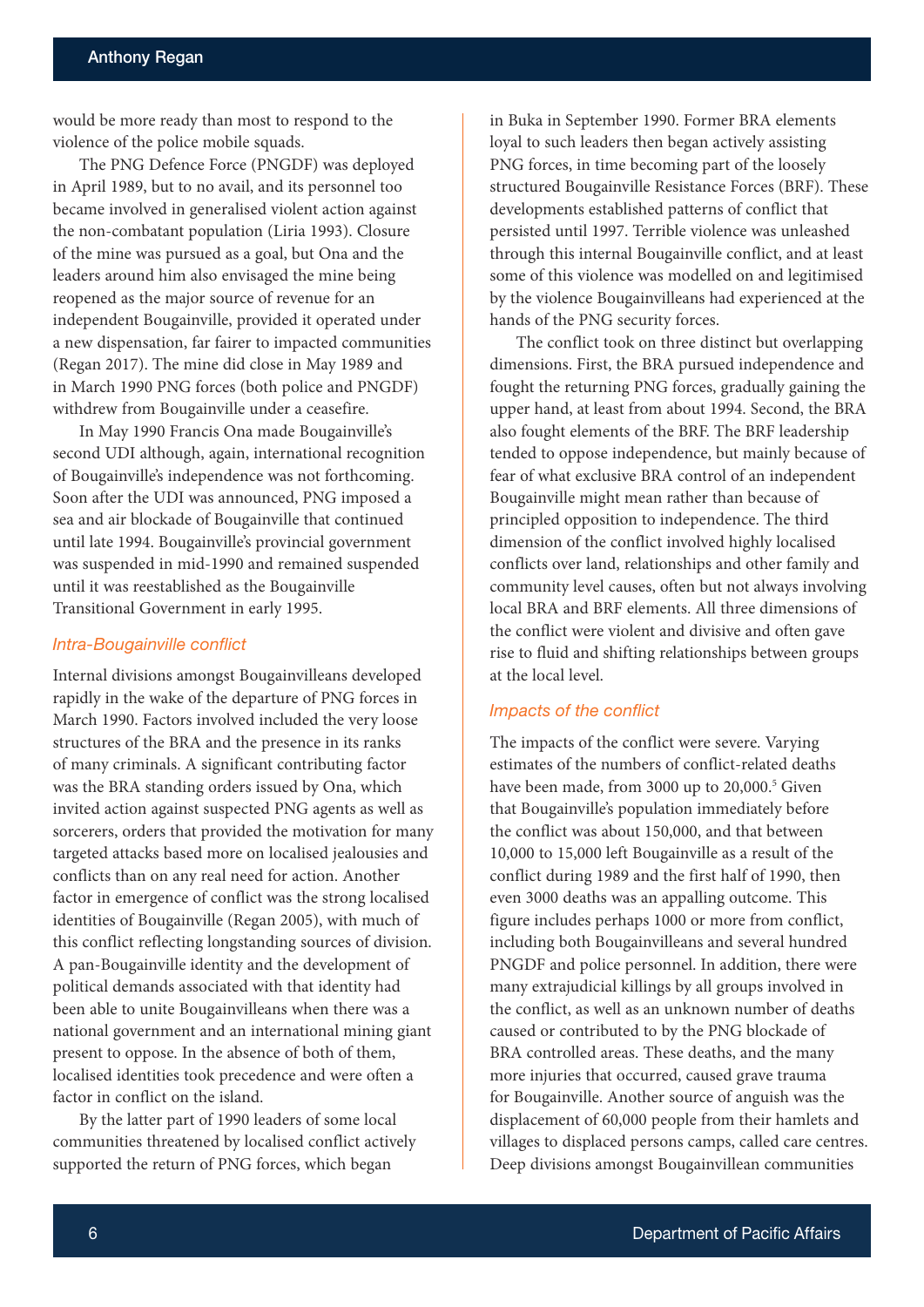arising from the conflict led to further trauma. Other impacts included destruction of virtually all public infrastructure and private sector productive assets, and destruction of the capacity of both Bougainville's provincial government and of national government agencies previously operating in Bougainville. For PNG, the deaths and injuries suffered by many PNGDF and police personnel was also deeply traumatic and contributed to significant loss of morale in both organisations. Further, the closure and loss of revenue from the Panguna mine had deleterious impacts on the PNG economy.

The extent of the divisions amongst Bougainvilleans was manifested in the establishment of opposing government structures: a Bougainville Interim Government (BIG) associated with the BRA, and from early 1995 the Bougainville Transitional Government (BTG) which was quite closely associated with the BRF (a nominated member represented the BRF in the government).

Amongst the BRA personnel and the extensive support base it enjoyed in many Bougainvillean communities, PNG was seen as at fault due to its actions in the origins of the conflict, and in particular the indiscriminate violence wrought by the police mobile squads, and later by the PNGDF. Many felt deep bitterness towards the PNG state. As a result, the cause of independence from PNG became a deeply held core belief for many Bougainvilleans. Those views tend to remain little changed by the almost 17 years that have elapsed since the BPA was signed. So deep was the conviction of pro-secessionists that they developed their own explanations for why BRF members and other Bougainvilleans opposed secession, which included a widespread belief that the support of BRF members and other pro-PNG leaders was being bought by PNGDF payments to the individuals concerned.

On the other hand, the experience of not only the chaotic internal conflict that began after the PNG forces withdrew, but also the subsequent localised conflict, led to many Bougainvilleans opposing independence, especially if it were to be under a BRAdominated government.

#### The peace process

From as early as late 1988, various initiatives were directed to either preventing the violence (in the early stages of the conflict) or ending the violence and achieving peace (see, for example, PNG 1992). Although there were hopeful signs associated with some of the initiatives, they all failed to prevent the violence or achieve peace for a variety of reasons. This is not to say that these efforts were a waste of time, as cumulative lessons were learnt through those attempts (see Regan 2010:141–42). From late 1995, however, a number of factors interacted to create the political space within which a successful peace process was able to emerge. A major factor was the resurrection of Bougainville's provincial government in early 1995, now called the Bougainville Transitional Government (BTG) which, under the leadership of lawyer Theodore Miriung, became focused on finding solutions to the conflict. In late 1995 these efforts culminated in littleknown talks held in Cairns, Australia, between the BTG and BRF leaders on one side, and BIG and BRA leaders on the other, in which for the first time moderate leaders on both sides engaged and explored possible ways ahead.

Unfortunately, a PNGDF ambush of BIG/BRA leaders returning to Bougainville from the December 1995 talks resulted in a hiatus and was followed by a significant escalation of military activity by the PNGDF in 1996. These increased PNGDF efforts were, however, singularly unsuccessful. The failure of PNGDF action was a significant part of the motivation by the PNG government for ultimately unsuccessful efforts from late 1996 to engage mercenaries in an effort to defeat the BRA, known as the Sandline affair (Dinnen et al. 1987; Dorney 1998; O'Callaghan 1998). Paradoxically, however, the Sandline affair resulted in a change of attitude on the part of the BIG/BRA leadership. The failed PNG effort to engage the Sandline mercenaries led the BIG/BRA leadership to consider the risks of a significant new and unpredictable escalation in the conflict, and the role of the PNGDF in ousting the Sandline personnel contributed to senior BRA and BIG leaders assessing the PNGDF in a more sympathetic light than had hitherto been possible (Regan 1997b). At the same time, the Sandline affair added to what was already steadily growing pressure from the international community on PNG to move away from use of military force to resolve the conflict, towards use of political processes.

In any event, a peace process developed in mid-1997, initiated by moderate Bougainvillean leaders on both sides of the conflict who had become deeply concerned about the potential long-term impacts of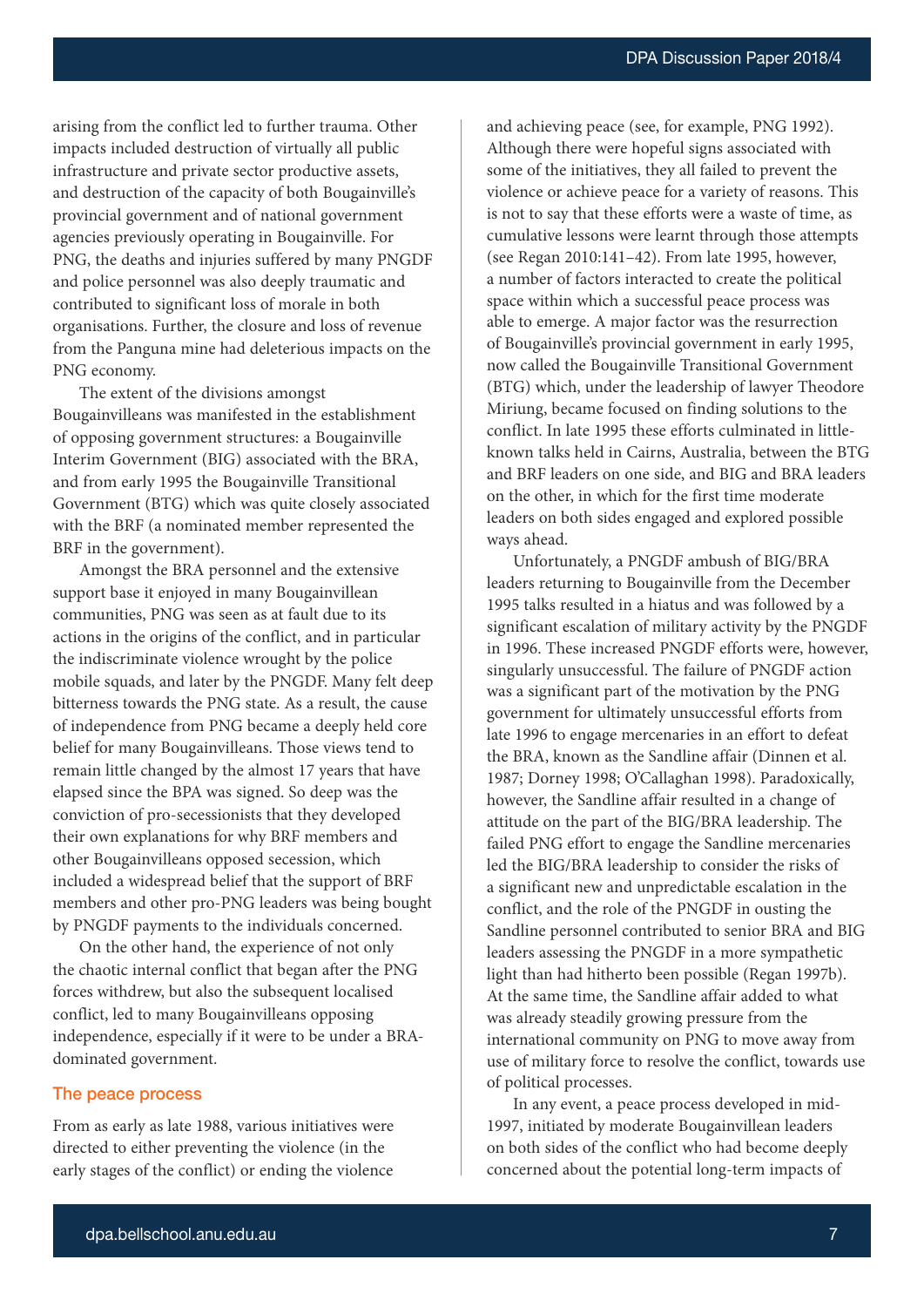the intensifying divisions amongst Bougainvilleans. They were supported by the New Zealand government, which provided the venue and some mediation for a series of meetings from mid-1997 to January 1998 (Adams 2001; Hayes 2005; Mortlock 2005). The peace process involved three main stages. The first was from mid-1997 to mid-1999, and mainly comprised efforts to build trust between previously opposing and still deeply distrustful groups. To that end, the Lincoln Agreement (one of three main agreements reached in the first seven months of the process) provided for the establishing of a single Bougainville Reconciliation Government, intended to bring together the previously opposing Bougainville governments, the BIG and the BTG. In this first phase, an international intervention was also developed through agreement between the opposing Bougainville groups and the PNG government. It comprised two main components. One was an unarmed regional group of personnel from four countries which monitored first a truce and later a ceasefire (the New Zealand-led Truce Monitoring Group from November 1997 to March 1998, then the Australian-led Peace Monitoring Group from April 1998 to June 2003). The second component was the establishment of a small United Nations (UN) observer mission, supplied by the UN Department of Political Affairs, which operated from mid-1998 to June 2005.

The second phase of the process, from 30 June 1999 to 30 August 2001, was the negotiations for a political settlement to the conflict. The differences amongst the Bougainville factions, in particular, had been too deep to allow for negotiations before June 1999. The third phase, from August 2001, involved the implementation of the BPA. The initial steps were drafting the PNG constitutional laws that give effect to the BPA, the development between September 2002 and November 2004 of the Bougainville constitution under which the ABG was established in June 2005, and the implementation of the three-stage weapons disposal plan contained in the BPA. In many ways the implementation of the BPA has continued ever since August 2001, with the steps currently under way to prepare for the referendum on Bougainville's independence being just the latest stage in the implementation process.

While the first phase of the peace process was directed at bringing the deeply divided parties closer together, the divisions, especially those between Bougainvilleans, were still intense, so much so that new intra-Bougainville divisions emerged in the early stages of the peace process. Francis Ona and the minority of BRA elements who supported him was one such division as Ona opposed the peace process, claiming that Bougainville was already independent as a result of the May 1990 UDI. While Ona did not have enough armed supporters to disrupt the peace process, his strident support for Bougainville secession put strong pressure on the BRA leadership who were involved in the peace process. It also gave them useful arguments for the negotiations with PNG — they were able to claim with a high degree of credibility that they had limited room to move for fear of losing popular support to Ona. (For more on this aspect of the 'new' divisions, see Regan 2010:47–50).

A second source of division related to the significant difficulties experienced in establishing the Bougainville Reconciliation Government under the Lincoln Agreement of January 1998. These difficulties saw three of Bougainville's four MPs, together with leaders of Buka's council of elders and some BRF elements, refusing to work with the mainstream Bougainville leaders supporting the peace process. In fact, they boycotted the May 1999 elections of the Bougainville People's Congress (which was designated as the Bougainville Reconciliation Government envisaged by the Lincoln Agreement) and the initial negotiations for the political agreement in June 1999. With the BRF and integrationist support more generally concentrated in particular areas, especially the large island of Buka and the northern part of Bougainville Island, there were serious risks of long-term geographic divisions emerging from the peace process. Indeed, a Tok Pisin slogan often used by a key Buka leader at this time was *Sapos Bogenvil I bruk lus lo PNG, Buka bai bruk lus lo Bogenvil* (If Bougainville secedes from PNG, then Buka will secede from Bougainville.) The split in this case emerged in December 1998. It then took almost 12 months before the dissidents and the leadership of the Bougainville People's Congress were able to agree to work together. (For more on this second aspect of 'new' intra-Bougainville divisions, see Regan 2010:50–52.)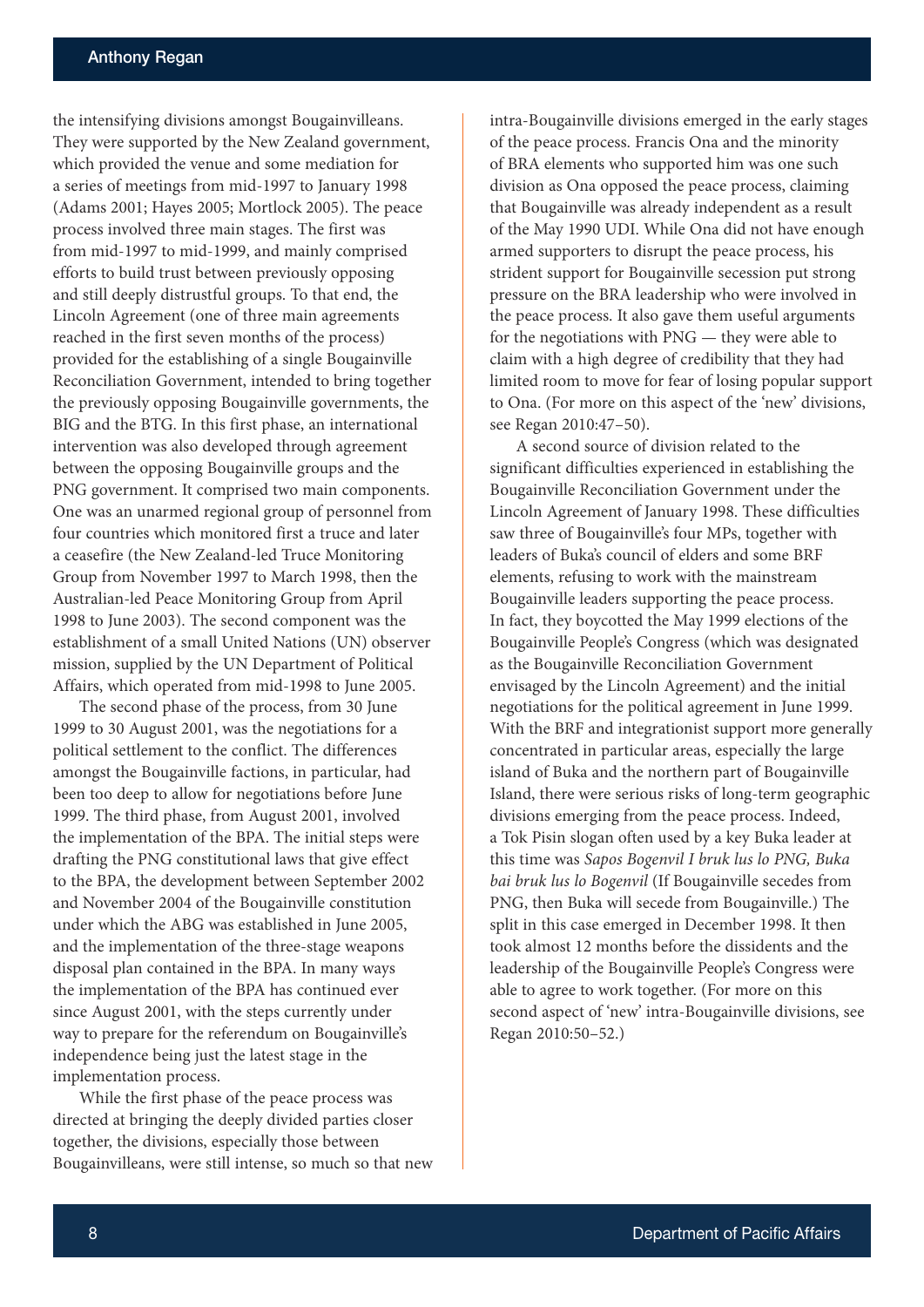#### The referendum in the Bougainville Peace Agreement

#### *The combined Bougainville negotiating position*

To understand the quite complex referendum arrangements in the BPA, and in particular the reasons why it provides for deferral of the referendum for 10 to 15 years after the Autonomous Bougainville Government (ABG) was established and why the referendum outcome is not binding on PNG, it is necessary to consider the origins of the BPA in the more than two years of negotiations that occurred in the second phase of the peace process, between June 1999 and August 2001.

The negotiations for the BPA actually involved two separate negotiations. The first was an intra-Bougainville negotiation in May and June 1999, intended to find a compromise between the divided Bougainvilleans. That first stage resulted in the joint leadership in the Bougainville People's Congress developing a combined Bougainville negotiating position (Regan 2002), which they took into the second series of negotiations which lasted more than two years between Bougainville and PNG, from 30 June 1999 to 30 August 2001. Although the three Bougainville MPs, some BRF leaders and some Buka leaders were not part of these intra-Bougainville negotiations, they subsequently accepted the combined negotiation position when they reconciled with the Bougainville People's Congress in November 1999.

The election of the Bougainville People's Congress in May 1999 saw pro-secession and pro-integration leaders sitting together in the one institution for the first time. Developing the compromise 'united Bougainville negotiating position' was not easy. Up until that point the secessionist leaders had had very little appreciation of the degree of suspicion of them and their goals on the part of many of the BTG and BRF leaders. The BIG and BRA leaders to that point had been arguing that Bougainville should pursue the earliest possible independence, and the fear on the BTG and BRF side was that the BIG and BRA leadership might seek to dominate an independent Bougainville, seeking to exclude all others.

In the first few months of 1999, however, the split in the leadership supporting the peace process and the boycott of the Bougainville People's Congress by the three MPs and other leaders had brought home to the secessionist leaders the fact that there

were serious differences amongst the Bougainville leadership on secession. So in the process of intra-Bougainville negotiations that preceded negotiations with PNG, the secessionists reluctantly accepted a referendum on independence as a democratic basis for making such a step, but wanted it held as early as possible (such as within 3 to 5 years) and demanded that its outcome be mandatory. Other Bougainvillean groups were open to a referendum being held, but feared domination by armed BRA groups if an early referendum occurred before reconciliations were held and normalcy returned. So they argued for deferral of the proposed referendum for a longer period, to allow for reconciliation and for disposal of weapons. Some other Bougainvillean groups were initially opposed to anything other than Bougainville continuing to be a part of PNG, but with a high degree of autonomy. It was difficult to reach a common Bougainville position on this as well as other contentious issues.

In an impressive process that has been described elsewhere (Regan 2002; Regan 2010:85-88) the combined leadership in the Bougainville People's Congress reached such a compromise which:

involved those supporting independence dropping their demands for early independence and instead agreeing to deal with that issue through a referendum … but deferred to allow time for divided Bougainvilleans to reconcile … On the basis that those supporting integration would agree to support the holding of the referendum, the secessionists agreed to support the high autonomy for Bougainville preferred by the integrationists (Ghai and Regan 2006:597).

The referendum would be held within six to eight years and the outcome would not only be binding on both PNG and Bougainville, but would apply to the whole of Bougainville irrespective of whether particular areas voted differently from the majority.

As they considered incorporating these compromises into a 'common Bougainville negotiating position' being prepared for the first negotiating session with the PNG government on 30 June 1999, a major concern was how to avoid the risk that a referendum might cause conflict if a substantial minority was left dissatisfied by the outcome. The particular concern was Buka and parts of north Bougainville where opposition to the BRA was strongest. As a result, the initial common negotiating position proposed that: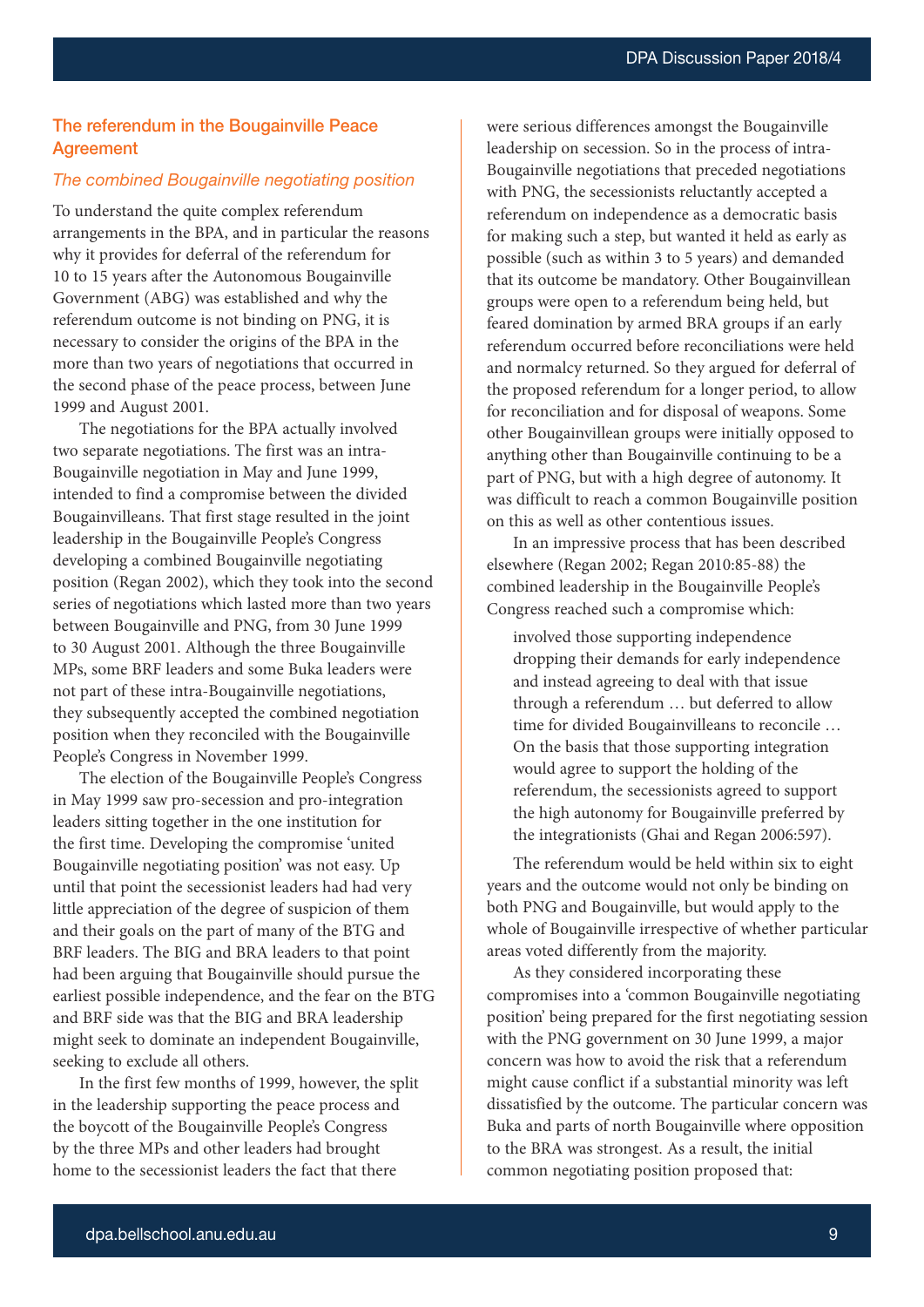- a vote of two-thirds or more of the Bougainville electorate would be conclusive
- a vote of between 55 per cent and two thirds would be conclusive only if approved by a two-thirds absolute majority vote of the Bougainville legislature
- in case of either a vote between 55 per cent and two-thirds where the Bougainville legislature did not approve, or a majority vote of less than 55 per cent, a further referendum could be held at a time determined by the Bougainville legislature.

The precedent of influence here was the 1998 Noumea Accord negotiated for New Caledonia, under which as many as three referendums on independence can be held if the first does not result in a majority vote for independence.

In addition, the Bougainville side asserted that a vote in such a referendum should not only be binding on both PNG and Bougainville, but also be binding on all parts of Bougainville (if the majority vote in Bougainville was to be for independence, then a vote against independence in a particular part of Bougainville would not provide a basis for that part to remain within PNG, a provision proposed with particular reference to Buka).

From the outset of the negotiations between Bougainville and PNG, the PNG side opposed a referendum on independence, seeing that as an affront to its sovereignty (Regan 2010:59) and likely to establish a dangerous precedent for other parts of PNG, especially those where there had been a history of micro-nationalist movements (see May 1982), as well as a threat to Bougainvilleans opposed to independence. In the first few months of negotiations for the BPA, it became apparent to the Bougainville negotiators that, quite apart from the general concern that the PNG side had with a referendum, PNG had particular problems with the possibility that there could be more than one referendum. In the interests of seeking compromise on the referendum, the proposals for special majorities and a possible second referendum were dropped.

The negotiations for the BPA occurred in 23 sessions varying in length from a day to a month, held over more than two years (June 1999–August 2001). The differences between the PNG and Bougainville parties over the referendum were extensive and extremely difficult to resolve. Indeed, in the early stages of negotiations the PNG side sought to avoid discussion of the issue. When the issue was raised, differences between the sides dominated. Despite the best efforts

of the director of the United Nations Observer Mission on Bougainville in chairing negotiations and mediating when he could, by late 2000, differences over the referendum resulted in stalemate in the negotiations. Tensions were high and a breakdown in the peace process seemed quite possible.

#### *The referendum compromise, December 2000*

It was an Australian government intervention in December 2000 that broke the deadlock. This mediation was possible only because of a little known but highly significant change in Australian policy in relation to Bougainville, announced in January 2000 by then Australian High Commissioner to PNG, Nick Warner. The previous policy position had emphasised Australia's respect for PNG's territorial integrity, with Bougainville regarded as an integral part of PNG (a view that caused grave concern to pro-secession Bougainvillean leaders, committed as they were to self-determination for Bougainville). The new position was that Australia 'would accept and support a political solution negotiated by the parties' (Downer 2001:33–34).

This major policy change was largely the outcome of the close engagement of Australia in the peace process, especially (but not only) through its leadership, from early 1998, of the regional Peace Monitoring Group (Breen 2016; Regan 2010:65–71; Wehner and Denoon 2001). This engagement had helped the Australian government better understand not only the depth of feeling underlying Bougainville's demands in the negotiations and the difficulties involved in bridging the gap between PNG and Bougainville positions, but also the difficulties in Australia playing neutral peace monitoring or mediation roles if it was seen as having a predetermined position, supporting one side on the most divisive issue: Bougainville independence. Many Bougainvilleans blamed Australia for the conflict because it had authorised the establishment of the Panguna mine and also blamed Australia for its support to the PNGDF during the conflict. Consequently, any suggestion that Australia was favouring the PNG side in the negotiations tended to undermine any claim to Australian neutrality.

The then Australian Minister for Foreign Affairs, Alexander Downer, made his compromise proposal on the referendum arrangements in the course of visits first to Bougainville and then to Port Moresby in December 2000. His advice on the issues involved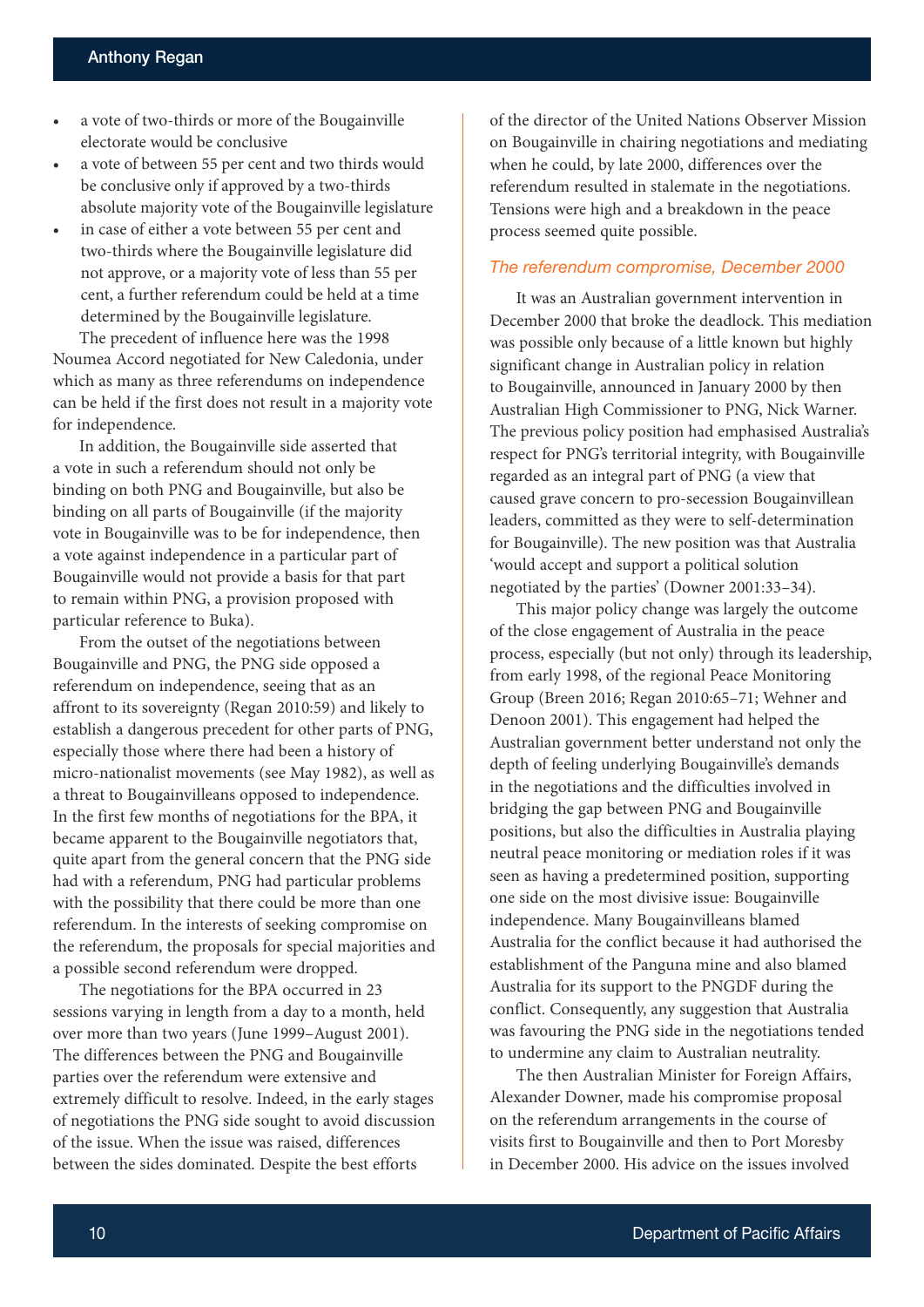came from High Commissioner Warner and his first secretary responsible for Bougainville matters, Sarah Storey. Downer proposed that the parties should agree to a constitutionally guaranteed referendum, deferred for a longer period than Bougainville had hitherto proposed — 10 to 15 years after an autonomous Bougainville government was established. Most importantly, the referendum outcome should not be binding, but rather would become a matter for consultation between the parties, with the PNG parliament having ultimate decision-making authority.

The Australian proposal was intended to remove the immediate sources of tension over the question of a referendum. The first dimension of the proposal — deferral of the decision on the most contentious issue for an extended period — aimed to give the parties the opportunity to build trust and reach a better understanding through the operation of the autonomy arrangements (already largely agreed by December 2000). For its part, PNG was being offered the opportunity to manage its relationship with Bougainville in such a way as to gradually reduce division and bitterness, and in doing so reduce support for independence. The assumption was that PNG would grasp the opportunity to make the autonomy arrangements work so well (for example, through financial support, transfer of powers, capacity building) that even many pro-secessionists might be persuaded to vote against secession.

The second dimension to the compromise was to significantly reduce the salience of the referendum. Instead of being decisive on the issue of independence (as proposed by the Bougainville negotiating position), if the referendum vote was to be in favour of independence then the parties would consult, with a view to finding agreement on the way forward. Hence although the referendum would not be binding, the national government could not simply ignore it. The PNG government would be constitutionally obligated to consult with the Bougainville leadership about the referendum results.

The compromise proposal was accepted mainly because it offered both parties an escape from the possible collapse of the talks and a likely consequential crisis. It did so through arrangements that gave each party a significant part of what they sought. Bougainville achieved a constitutionally guaranteed referendum, and after 18 months of tense negotiations the leaders realised what a significant achievement that was. In doing so they conceded that the referendum alone would not decide the independence issue.

Serious concerns about that change were considerably reduced by what was seen as an assurance provided by Downer's arguments in favour of the compromise. He pointed to the precedent of East Timor, saying that although the outcome of its 1999 referendum was not binding on Indonesia, once an overwhelming majority of East Timorese voted in favour of independence the international community ensured that the vote was honoured. The Bougainville negotiators saw this argument as an assurance of the same international community support should there be similar outcome when the Bougainville referendum was held.

As for PNG, by this late stage of the negotiations for a political agreement it was becoming clear that there would be no agreement without including a referendum on independence; the depth of pro-secession feeling was clear. PNG conceded a referendum while getting the right of final decision on the outcome. Downer assured PNG that its sovereignty was protected if the outcome was not binding and ultimate authority rested with the PNG parliament. In doing so, PNG leaders took the view that Australia would support PNG's authority if it were to reject a referendum vote in favour of independence.

#### Combining autonomy and a deferred referendum

As discussed briefly already, a key assumption of the proposal for inclusion in the political settlement of the combination of constitutionalised asymmetrical autonomy arrangements and a deferred but nonbinding referendum on independence was that it would offer PNG the opportunity to persuade even prosecession Bougainvilleans on the long-term advantages of remaining part of PNG. The most obvious example of such an approach in the region was the way that France was implementing the Matignon Accord (1988) and the Noumea Accord (1998) in relation to New Caledonia's political future by ensuring that a programmed approach was followed, not only in the irreversible transfer of powers but also the adequate flow of resources to New Caledonia.

However there are some aspects of the Bougainville arrangements that perhaps militated against PNG following the example of France. In particular, the outcome of the referendum in New Caledonia is binding, whereas that will not be the case with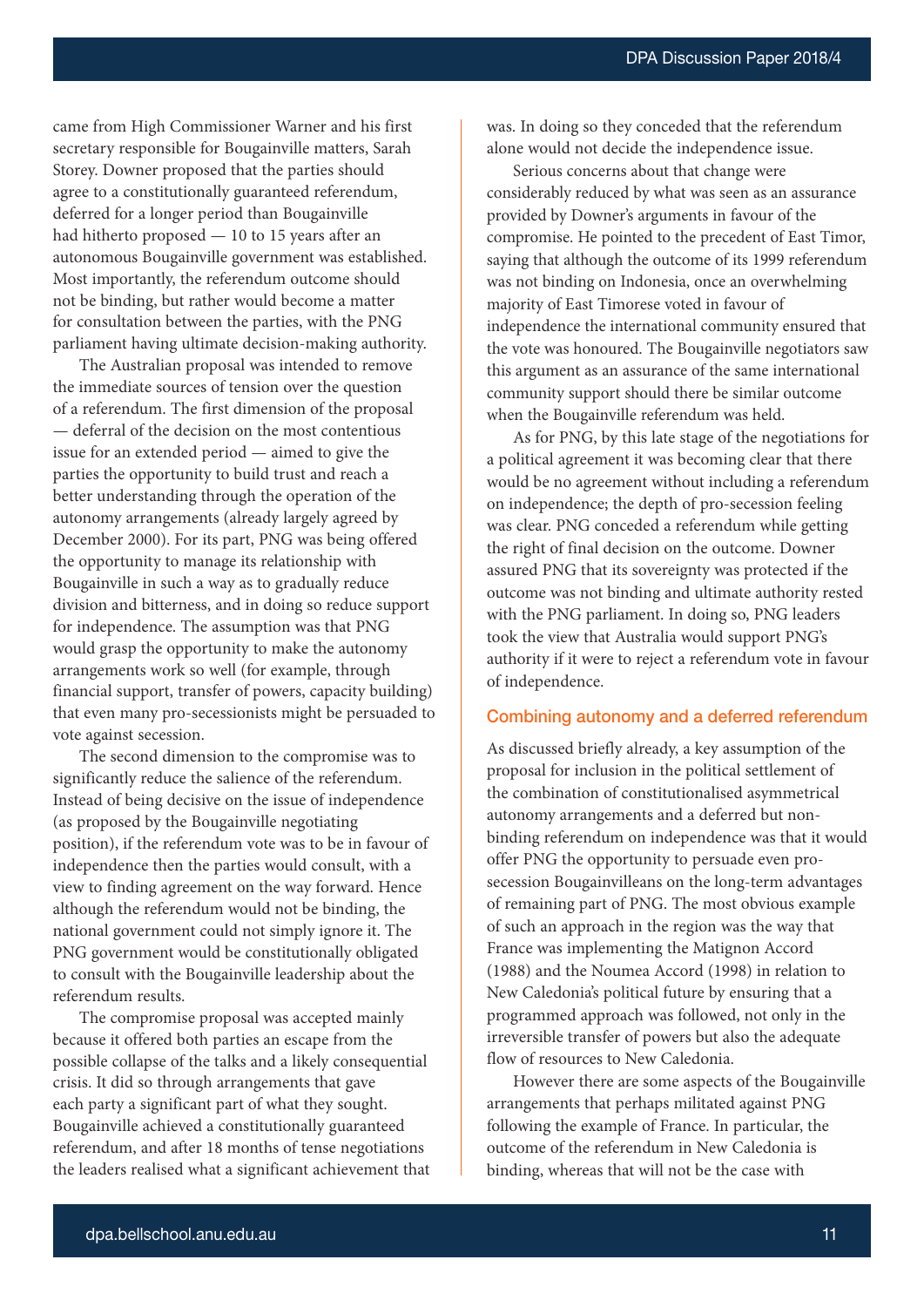the Bougainville referendum. As a result there are those in PNG who feel it is not necessary to treat Bougainville too much as a special case, because even if the Bougainvilleans become disgruntled with their treatment by PNG, they will not have an enforceable right to separation even after a majority vote for independence. Further, PNG has much less freedom to move than France has in terms of making special provision for New Caledonia, especially in provision of funding. Most of the provinces that constitute the rest of PNG have similar claims in relation to lack of adequate funding from the centre to those that Bougainville makes. Particularly in the period of low commodity prices since the advent of the global financial crisis, special treatment for Bougainville in terms of funding could have resulted in strained relations for the centre with provinces elsewhere in the country. Hence although the autonomy arrangements are definitely designed to be asymmetrical — applicable only to Bougainville and not to the provinces elsewhere in PNG — there is clearly pressure on the PNG government to reduce the extent of asymmetry.

Whatever the reasons, there has been real disappointment in Bougainville with the progress in implementation of the autonomy arrangements, both in terms of the pace at which powers and functions have been transferred from the national government and the flow of funding from the national government to the ABG. The most serious problems with funding relate to the payment of one of the two main annual grants payable to the ABG by the national government — the restoration and development grant. In a conflict running since about 2010, the ABG has been claiming serious underpayment of this grant, resulting from a failure by PNG to calculate the amount payable annually on the basis of the formula in section 49 of the [Organic Law on Peace-building in Bougainville](https://www.bing.com/search?q=Organic+Law+on+Peace-building+in+Bougainville+%E2%80%94+Autonomous+Bougainville+Government+and+Bougainville+Referendum+&qs=n&form=QBRE&sp=-1&pq=organic+law+on+peace-building+in+bougainville+%E2%80%94+autonomous+bougainville+government+and+bougainville+referendum+&sc=0-111&sk=&cvid=3966787D8F7145F1B96AA83925319086)  [— Autonomous Bougainville Government and](https://www.bing.com/search?q=Organic+Law+on+Peace-building+in+Bougainville+%E2%80%94+Autonomous+Bougainville+Government+and+Bougainville+Referendum+&qs=n&form=QBRE&sp=-1&pq=organic+law+on+peace-building+in+bougainville+%E2%80%94+autonomous+bougainville+government+and+bougainville+referendum+&sc=0-111&sk=&cvid=3966787D8F7145F1B96AA83925319086)  [Bougainville Referendum](https://www.bing.com/search?q=Organic+Law+on+Peace-building+in+Bougainville+%E2%80%94+Autonomous+Bougainville+Government+and+Bougainville+Referendum+&qs=n&form=QBRE&sp=-1&pq=organic+law+on+peace-building+in+bougainville+%E2%80%94+autonomous+bougainville+government+and+bougainville+referendum+&sc=0-111&sk=&cvid=3966787D8F7145F1B96AA83925319086). On the ABG's calculations, the amount of the annual grant should be around K70 million, as opposed to the K15 million annual payment usually provided in the national budget, and arrears of payment amount to in excess of K700 million.

As the other main grant — the recurrent unconditional grant — meets the costs of the functions and powers vested in the ABG and so is in essence tied to meeting the costs of the existing ABG functions and powers, the restoration and development grant is of great importance if the ABG is to have funding

available to allocate to development projects at its discretion. The failure, over about eight years now, to resolve the ABG's concerns about the restoration grant have undoubtedly contributed to strained relations between the ABG and the national government. These strained relationships suggest a failure on the part of the national government to grasp the opportunities inherent in the combination of asymmetrical autonomy and a deferred referendum.

#### The referendum in Bougainville's politics after 2001

As mentioned earlier in this paper, when the joint Bougainville negotiating position was being negotiated in mid-1999, just before the negotiations for the BPA began, the moderate Bougainvillean leadership was divided on the question of independence, and whether and when there should be a referendum on independence. Many of those who supported a referendum deferred for an extended period took that position because of fears of domination of a postreferendum by the BRA, and some form of repetition of the chaotic situation that arose after the withdrawal of the PNG forces from Bougainville in March 1990. The establishment of the ABG in 2005 through a peaceful election, followed by two more general elections (2010 and 2015) and a Bougainville-wide presidential by-election late in 2008, and the lack of interference by former combatants (BRA or BRF) in the operation of the ABG has changed attitudes towards the referendum and probably towards independence. However, in the absence of any form of opinion polling in Bougainville, it is impossible to assess the extent of support for either independence or integration, or the degree of change in levels of support for both positions.

As for those who in 1999 were refusing to support the peace process, as already noted, Ona and some BRA elements had refused to join the peace process in 1997, and by early 1998 were claiming to be the true government of Bougainville through Ona's proclamation of the Republic of Me'ekamui. Throughout the negotiation of the BPA and the early period of its implementation, Ona was a strident critic of the whole peace process and claimed that the referendum proposal was actually a trick on the part of the PNG government, intended to divert attention from the status of independence that he claimed had already been attained through his UDI of 17 May 1990. Soon after the ABG was established, however, Ona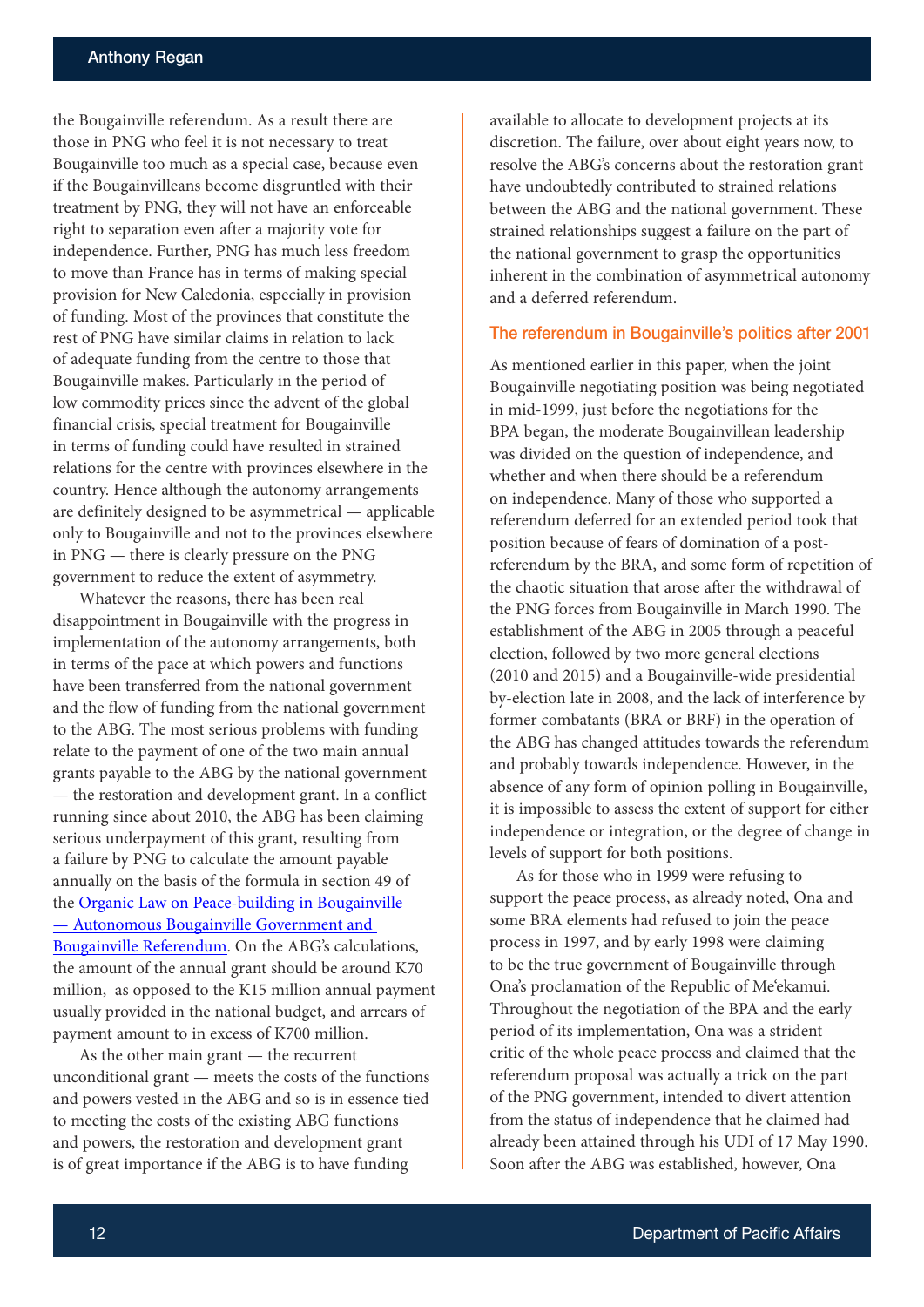died quite unexpectedly in July 2005. In the aftermath of his death, the Me'ekamui leadership split into two main factions and some associated semi-independent locally based groups. One of the main factions, calling itself the Me'ekamui Government of Unity, began working with the ABG from about 2007, resulting in restoration of ABG government services in much of what had previously been a Me'ekamui-imposed no-gozone in areas around the mine and down to the main Buka–Arawa road. Nevertheless, even the Me'ekamui Government of Unity maintained a degree of separation from the ABG and continued to be sceptical about the possibility of a referendum. (For more on the post-Ona Me'ekamui leadership movement, see Regan 2010:114–17.)

This situation continued until about 2016, when it became increasingly clear that the national government was beginning to engage in a serious way with the ABG about the referendum. The first real progress towards organising the referendum began at the May 2016 Joint Supervisory Body (JSB). From then on there has been a growing acceptance amongst the Me'ekamui leadership that the referendum will really occur, and this change has manifested itself in the agreement by the Me'ekamui factions to a new weapons disposal programme.

The most significant leadership element refusing to commit to working with the ABG in relation to the referendum is yet another group claiming to be the legitimate government of Bougainville — the Kingdom of Papala, headed by the self-appointed claimant to the monarchy, Noah Musingku. Musingku first came to public attention in 1998 in Port Moresby as head of a major Ponzi scheme, called U-Vistract, and fled to his home province of Bougainville in 2003 to escape warrants for his arrest arising from legal proceedings in relation to the failure of U-Vistract to pay hundreds of millions owing to investors in the scheme. Initially based at Guava village with Francis Ona, Musingku fell out with Ona in mid-2004 and went to his home area of Tonu in Siwai, and from there has developed his claims about monarchy and the imminent payouts of the huge sums owed by U-Vistract. In 2018 it is widely reported that Musingku is opposed to the referendum, on the grounds that Bougainville is already independent, and that he seeks to discourage his supporters from even enrolling to vote. The speculation of many observers is that Musingku really opposes the referendum because of fear that an ABG with growing legitimacy

might eventually take action against U-Vistract and the supposed Kingdom of Papala. (For more about U-Vistract, the Kingdom of Papala and Noah Musingku, see Cox 2014; Regan 2010:117–26.)

#### **Conclusions**

This brief history of the background to and negotiation of the referendum arrangements highlights how the BPA is the product of a hard-won and thoroughly evaluated compromise between opposing parties, each with strong views on the issues involved. The compromise was intended to provide a careful balance between the interests and concerns of all parties.

A conflict that originally concerned mainly the distribution of mining revenue amongst affected Bougainvilleans and to the Bougainville provincial government, and brought together a broad coalition of Bougainville groups, was transformed by PNG security force violence from late 1988 to early 1990 into a broad-based secessionist conflict. The fairly generalised but not intense movement for secession before the conflict was transformed by the BRA and its support base into an intense cause. However, from mid-1990, intra-Bougainville conflict emerged which reduced the breadth of secessionist support as opposition to the BRA developed. But even as some support for the PNG forces emerged, the ongoing conflict between the BRA and PNG forces undoubtedly deepened the support for secession amongst the BRA and its support base. By the time the peace process began in mid-1997 not only was there a significant proportion of Bougainvilleans supporting independence, but they also had little sense of the extent of opposition to independence amongst the BTG and the BRF and their support base.

For the national government, by mid-1997, the combination of the experience of not only the serious problems for the security forces in the intensification of violence in 1996 but also of the Sandline affair (which showed that the use of mercenaries to defeat the BRA would not succeed) finally made it clear that a military victory over the BRA was most unlikely. The development of the combined Bougainville negotiation position which proposed dealing with the independence issue through a referendum put the national government in a difficult position. It desperately wanted peace, and was under international community pressure to achieve that goal. But it took 18 months of tough negotiations to get to the point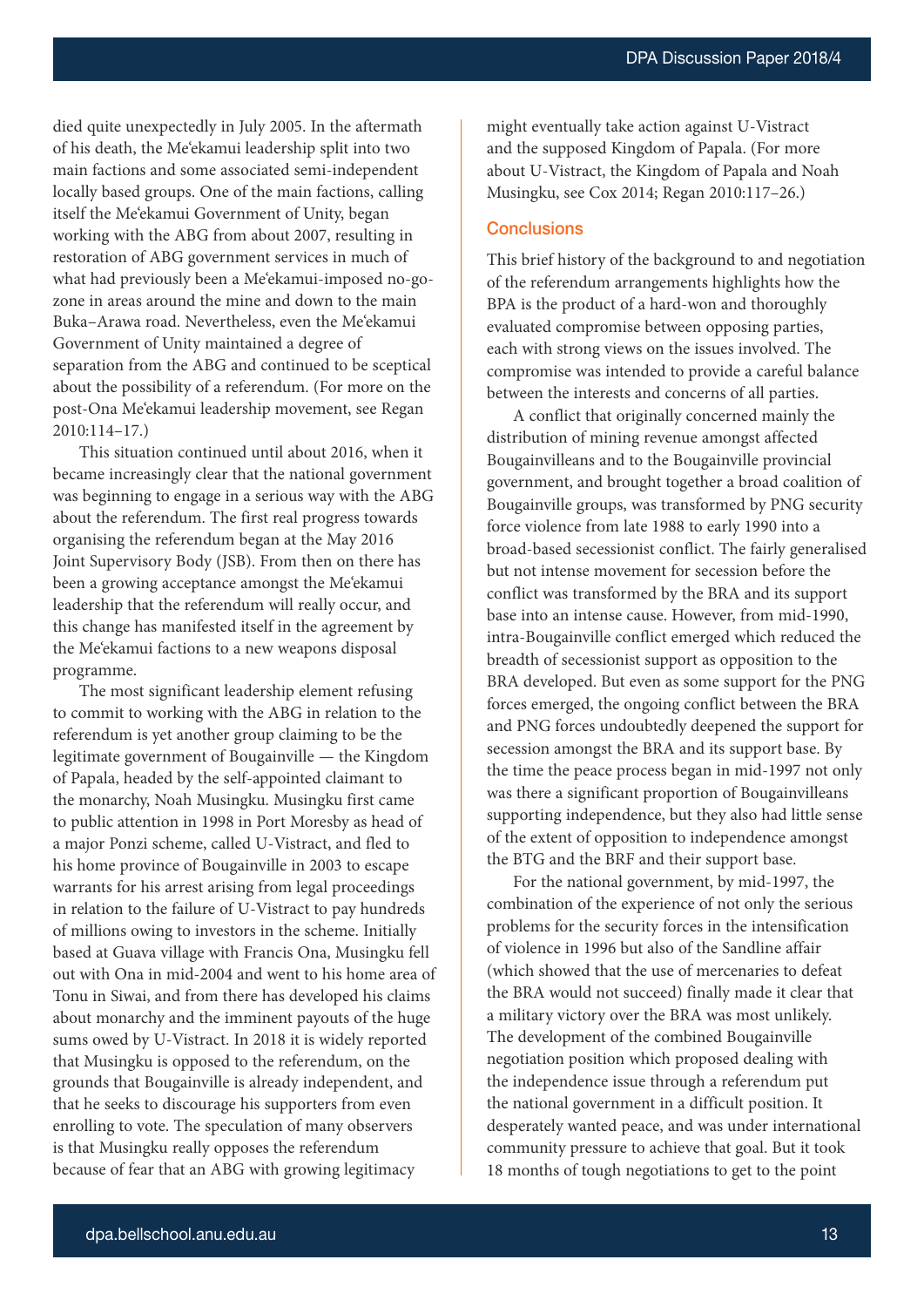where the national government negotiators realised that without a referendum on independence, there would be no peace agreement and that there was a formulation for a referendum that the national government might just be able to live with.

The combination of a deferred referendum together with asymmetrical autonomy arrangements for Bougainville gave the national government the opportunity of normalising relationships with Bougainville and reducing the intensity of support for secession. However PNG has not been willing to make the special arrangements for Bougainville included in the autonomy arrangements work as intended, perhaps in part because its right to reject a vote in the referendum in favour of independence reduces its need to treat Bougainville as a special case compared to provinces elsewhere in PNG.

#### Author notes

Anthony Regan is a Fellow in the Department of Pacific Affairs at The Australian National University who has advised Bougainvillean parties to the Bougainville peace process since 1994 and works as an adviser to the Autonomous Bougainville Government in relation to legal issues arising in the preparations for the referendum.

#### **Endnotes**

- 1. The full text of the Bougainville Peace Agreement is available on a number of websites, for example on the [United States Institute for Peace](http://www.usip.org/sites/default/files/file/resources/collections/peace_agreements/bougain_20010830.pdf) website.
- 2. Leo Hannett 10/10/2010, personal communication.
- 3. For more on the Bana pressure group, see Regan 2017:380–81.
- 4. Dennis Kuiai 10/6/2018, personal communication.
- 5. There are no reliable estimates of the number of deaths, mainly because no records are available, particularly for deaths of BRA personnel, extra-judicial killings and deaths attributed to the blockade. For a discussion of the difficulties with the data, see Braithwaite et al. 2010:83–92.

#### **References**

Adams, R. (ed.) 2001. Peace on Bougainville: Truce Monitoring Group, Gudpela Nius Bilong Pis. Wellington: Victoria University Press.

Ballard, J. 1981. Policy-making as Trauma: The Provincial Government Issue. In J. Ballard (ed.). *Policy-making in a New State: Papua New Guinea 1972–77*. St Lucia: University of Queensland Press, 95–132.

Braithwaite, J., H. Charlesworth, P. Reddy and L. Dunn 2010. *Reconciliation and Architectures of Commitment: Sequencing Peace in Bougainville*. Canberra: ANU E Press.

- Breen, B. 2016. *The Good Neighbour: Australian Peace Support Operations in the Pacific Islands, 1980–2006*. Cambridge: Cambridge University Press.
- Connell, J. (ed.) 1977. *Local Government Councils in Bougainville*. Bougainville Special Publication No. 3. Christchurch: Department of Geography, University of Canterbury.
- Conyers, D. 1976. *The Provincial Government Debate: Central Control Versus Local Participation in Papua New Guinea*. Boroko: PNG Institute of Applied Social and Economic Research.
- Cox, J. 2014. [Fake Money, Bougainville Politics and](http://bellschool.anu.edu.au/sites/default/files/publications/attachments/2015-12/IB-2014-7-Cox-ONLINE_0.pdf)  [International Scammers](http://bellschool.anu.edu.au/sites/default/files/publications/attachments/2015-12/IB-2014-7-Cox-ONLINE_0.pdf). *SSGM In Brief* 2014/7. Canberra: ANU.
- Dinnen, S., R. May and A.J. Regan (eds) 1997. *[Challenging](https://openresearch-repository.anu.edu.au/bitstream/1885/132682/1/PPP_30.pdf)  [the State: The Sandline Affair in Papua New Guinea](https://openresearch-repository.anu.edu.au/bitstream/1885/132682/1/PPP_30.pdf)*. Pacific Policy Paper No. 30. Canberra: Research School of Pacific and Asian Studies, ANU.
- Dorney, S. 1998. *The Sandline Affair: Politics and Mercenaries and the Bougainville Crisis*. Sydney: ABC Books.
- Downer, A. 2001. *The Bougainville Crisis: An Australian Perspective*. Canberra: Department of Foreign Affairs and Trade.
- Eves, R. with G. Kouro, S. Simiha and I. Subalik 2018. *[Do No](http://dpa.bellschool.anu.edu.au/experts-publications/publications/6000/do-no-harm-research-bougainville)  [Harm Research: Bougainville](http://dpa.bellschool.anu.edu.au/experts-publications/publications/6000/do-no-harm-research-bougainville)*. Canberra: Department of Pacific Affairs, ANU.
- Ghai, Y. and A.J. Regan 2006. Unitary State, Devolution, Autonomy, Secession: State Building and Nation Building in Bougainville, Papua New Guinea. *The Round Table* 95(386):589–608.
- Griffin, J. 1977. Local Government Councils as Instruments of Political Mobilization in Bougainville. In J. Connell (ed.). *Local Government Councils in Bougainville*. Bougainville Special Publication No. 3. Christchurch: Department of Geography, University of Canterbury, 29–57.
- Griffin, J., H. Nelson and S. Firth 1979. *Papua New Guinea: A Political History*. Richmond: Heinemann Educational Australia.

Hamnett, M. 1977. Households on the Move: Settlement Pattern Among a Group of Eivo and Simeku Speakers in Central Bougainville. PhD Thesis, University of Hawai'i.

Hayes, J. 2005. Bringing Peace to Bougainville. In J. Henderson and G. Watson (eds). *Securing a Peaceful Pacific*. Christchurch: Canterbury University Press,140–49.

- Kigina, B. 1984. The Rural Injustices Experienced in the North Solomons. Unpublished paper prepared for Justice and Peace Consultation, Noumea, 8–14 October.
- Laracy, H. 1991. Bougainville Secessionism. *Journal de la Société des Océanistes* 92-93:53–59.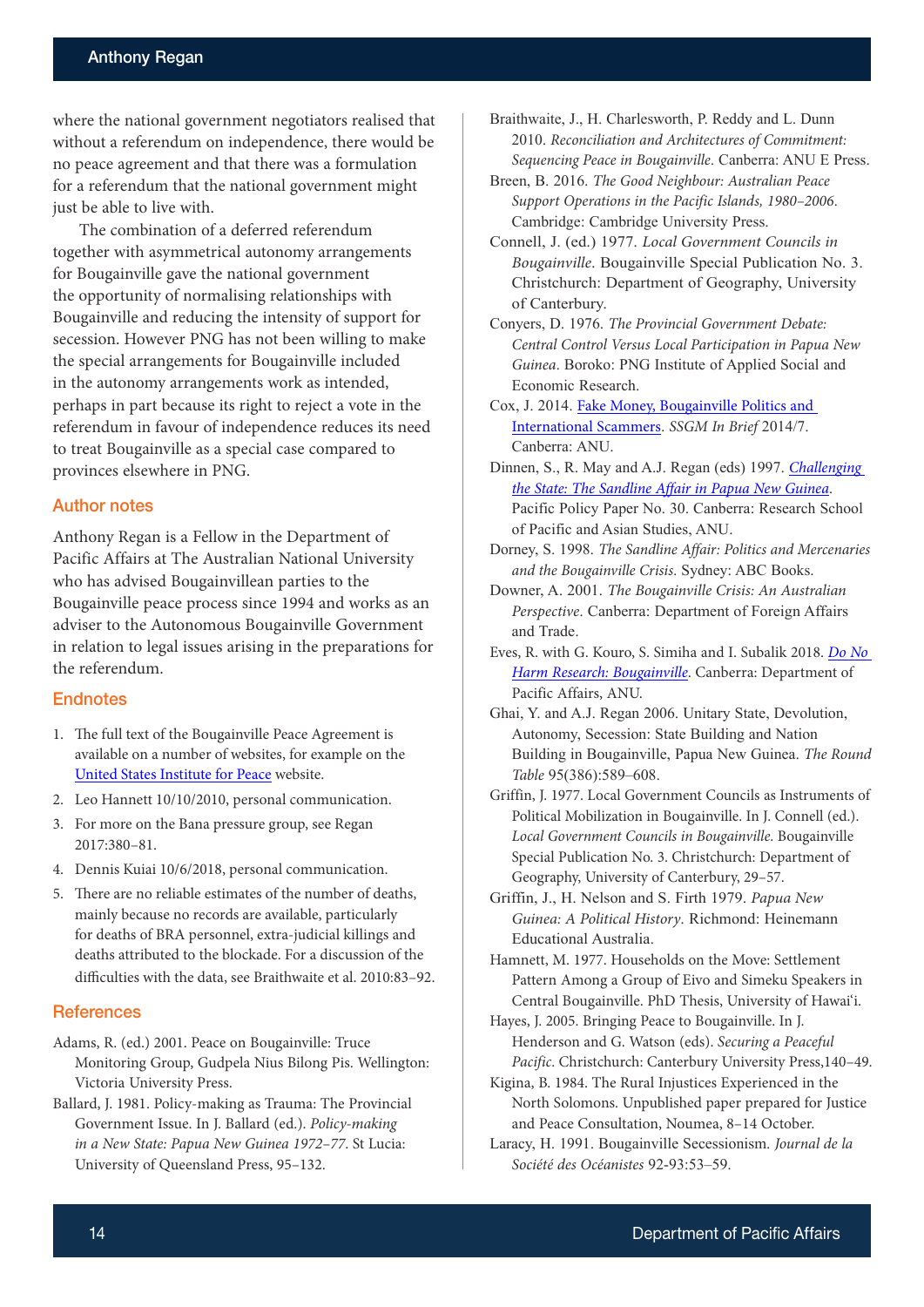Liria, Y. 1993. *Bougainville Campaign Diary*. Melbourne: Indra Publishing.

Mamak, A. and R. Bedford 1974. *Bougainvillean Nationalism: Aspects of Unity and Discord*. Christchurch: Department of Geography, University of Canterbury.

May, R.J. 1982. *Micronationalist Movements in Papua New Guinea*. Department of Political and Social Change Monograph No.1. Canberra: ANU

Momis, J. 2005. Shaping Leadership in Bougainville through Bougainville Indigenous Values and Catholic Seminary Training — a Personal Journey. In A.J. Regan and H.M. Griffin (eds). *Bougainville Before the Conflict*. Canberra: Pandanus Books, 300–16.

Mortlock, R. 2005. Lessons from Bougainville. In J. Henderson and G. Watson (eds). *Securing a Peaceful Pacific*. Christchurch: Canterbury University Press, 470–74.

Nash, J. and E. Ogan 1990. The Red and the Black: Bougainville Perceptions of Other Papua New Guineans. *Pacific Studies* 13(2):1–17.

O'Callaghan, M.L. 1998. *Enemies Within: Papua New Guinea, Australia and the Sandline Crisis: The Inside Story*. Sydney: Doubleday.

Ogan, E. 1965. An Election in Bougainville. *Ethnology* 4(4):397–407.

Ogan, E. 1971. Charisma and Race. In A. Epstein, R. Parker and M. Reay (eds). *The Politics of Dependence: Papua New Guinea 1968*. Canberra: ANU Press.

Ogan, E. 1972. *Business and Cargo: Socio-economic Change among the Nasioi of Bougainville*. New Guinea Research Bulletin 44. Canberra: Research School of Pacific Studies, ANU.

Ogan, E. 2005. An Introduction to Bougainville Cultures. In A.J. Regan and H.M. Griffin (eds). *Bougainville Before the Conflict*. Canberra: Pandanus Books, 47–56.

Papua New Guinea 1992. *Crisis in the North Solomons Province. Report of the Special Committee Appointed by the National Executive Council*. Waigani: Department of Prime Minister and NEC.

Premdas, R. 1977. Secessionist Politics in Papua New Guinea. *Pacific Affairs* 50(1):64–85.

Regan A.J. 1997a. The Origins of the Provincial Government System in Papua New Guinea. In R.J. May and A.J. Regan (eds). *Political Decentralisation in a New State: Experience of Provincial Government in Papua New Guinea*. Bathurst: Crawford House Publishing, 9–20.

Regan, A.J. 1997b. Preparations for War and Progress Towards Peace: Bougainville Dimensions of the Sandline Affair. In S. Dinnen, R. May and A.J. Regan (eds). *[Challenging the State: The Sandline Affair in Papua New](https://openresearch-repository.anu.edu.au/bitstream/1885/132682/1/PPP_30.pdf)  [Guinea](https://openresearch-repository.anu.edu.au/bitstream/1885/132682/1/PPP_30.pdf)*. Pacific Policy Paper No. 30. Canberra: Research School of Pacific and Asian Studies, ANU, 49–72. Regan A.J. 2002. Resolving Two Dimensions of Conflict

and Division: The Dynamic of Consent, Consensus and Compromise. In A. Carl and L. Garasu (eds). *Accord: Weaving Consensus. The Papua New Guinea–Bougainville Peace Process*. London: Conciliation Resources, 36–43.

Regan, A.J. 2005. Identities Amongst Bougainvilleans. In A.J. Regan and H.M. Griffin (eds). *Bougainville Before the Conflict*. Canberra: Pandanus Books, 418–46.

Regan, A.J. 2010. *Light Intervention: Lessons from Bougainville*. Washington DC: United States Institute of Peace Press.

Regan, A.J. 2017. [Bougainville: Origins of the Conflict, and](http://press-files.anu.edu.au/downloads/press/n3901/pdf/ch12.pdf)  [Debating the Future of Large-Scale Mining](http://press-files.anu.edu.au/downloads/press/n3901/pdf/ch12.pdf). In C. Filer and P. Le Meur (eds). *Large-Scale Mines and Local-Level Politics*. Canberra: ANU Press, 353–414.

Regan, A.J. and H.M. Griffin (eds) 2005. *Bougainville Before the Conflict*. Canberra: Pandanus Books.

Roka, L. 2014. *Bougainville Manifesto*. Hervey Bay: Puk Puk Publications.

Somare, M. 1975. *Sana: An Autobiography of Michael Somare*. Port Moresby: Niugini Press.

Specht, J. 1974. Of Menak and Men: Trade and the Distribution of Resources on Buka Island, Papua New Guinea. *Ethnology* 13(3):225–37.

Tanis J. 2005. Nagovisi Villages as a Window on Bougainville in 1988. In A.J. Regan and H.M. Griffin (eds). *Bougainville Before the Conflict*. Canberra: Pandanus Books, 447–72.

Tryon, D. 2005. The Languages of Bougainville. In A.J. Regan and H.M. Griffin (eds). *Bougainville Before the Conflict*. Canberra: Pandanus Books, 31–46.

Wehner, M. and D. Denoon (eds) 2001. *Without a Gun: Australia's Experience of Monitoring Peace in Bougainville*. Canberra: Pandanus Books.

Wickler, S. 1990. Prehistoric Melanesian Exchange and Interaction: Recent Evidence from the Northern Solomon Islands. *Asian Perspectives* 29(2):135–54.